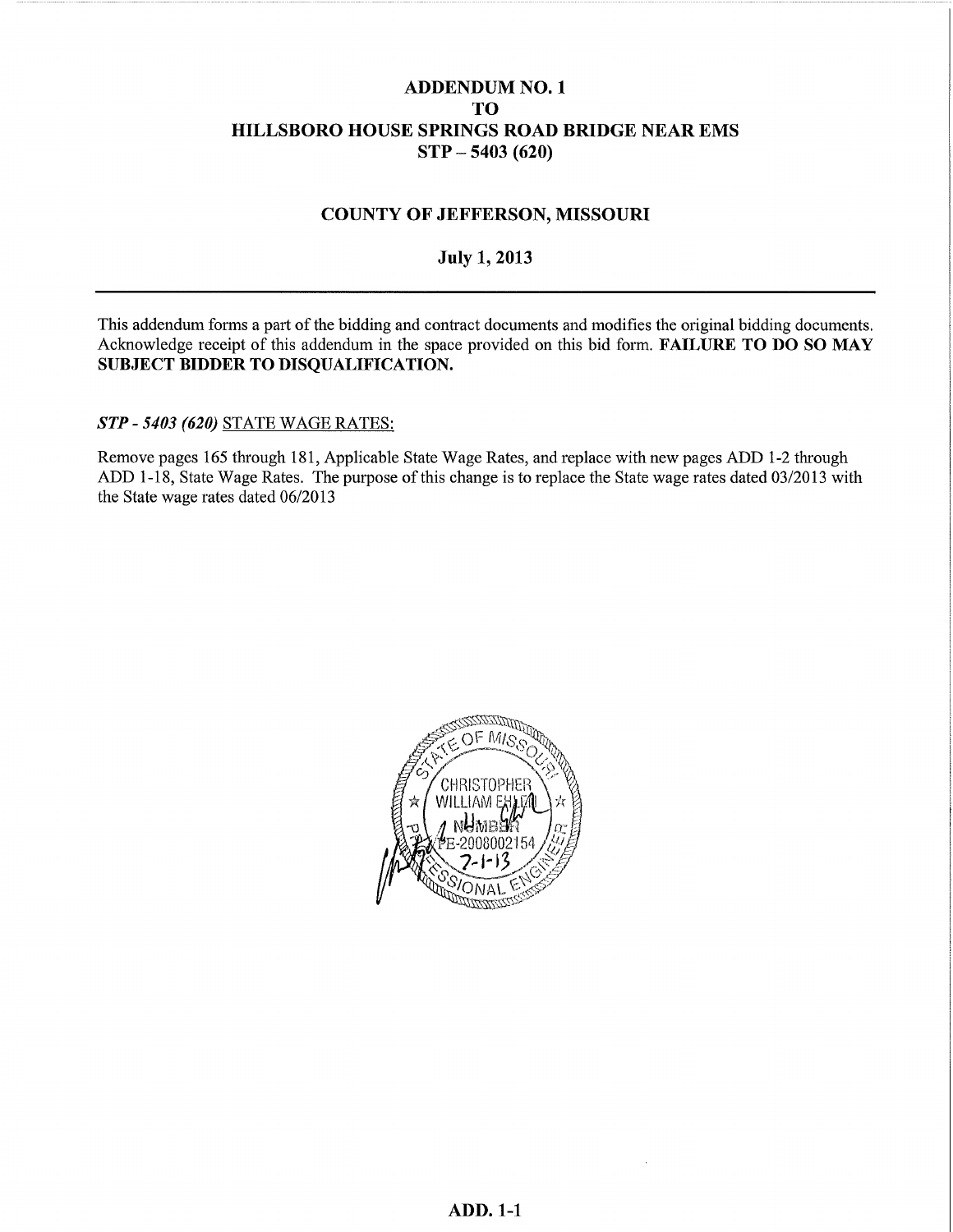# **Division of Labor Standards Missouri**

WAGE AND HOUR SECTION



JEREMIAH W. (JAY) NIXON, Governor

## **Annual Wage Order No. 20**

### Section 050 **JEFFERSON COUNTY**

In accordance with Section 290.262 RSMo 2000, within thirty (30) days after a certified copy of this Annual Wage Order has been filed with the Secretary of State as indicated below, any person who may be affected by this Annual Wage Order may object by filing an objection in triplicate with the Labor and Industrial Relations Commission, P.O. Box 599, Jefferson City, MO 65102-0599. Such objections must set forth in writing the specific grounds of objection. Each objection shall certify that a copy has been furnished to the Division of Labor Standards, P.O. Box 449, Jefferson City, MO 65102-0449 pursuant to 8 CSR 20-5.010(1). A certified copy of the Annual Wage Order has been filed with the Secretary of State of Missouri.

Original Signed by Robert A. Bedell, Acting Director Division of Labor Standards

This Is A True And Accurate Copy Which Was Filed With The Secretary of State: **March 8, 2013**

Last Date Objections May Be Filed: **April 8, 2013**

**Prepared by Missouri Department of Labor and Industrial Relations**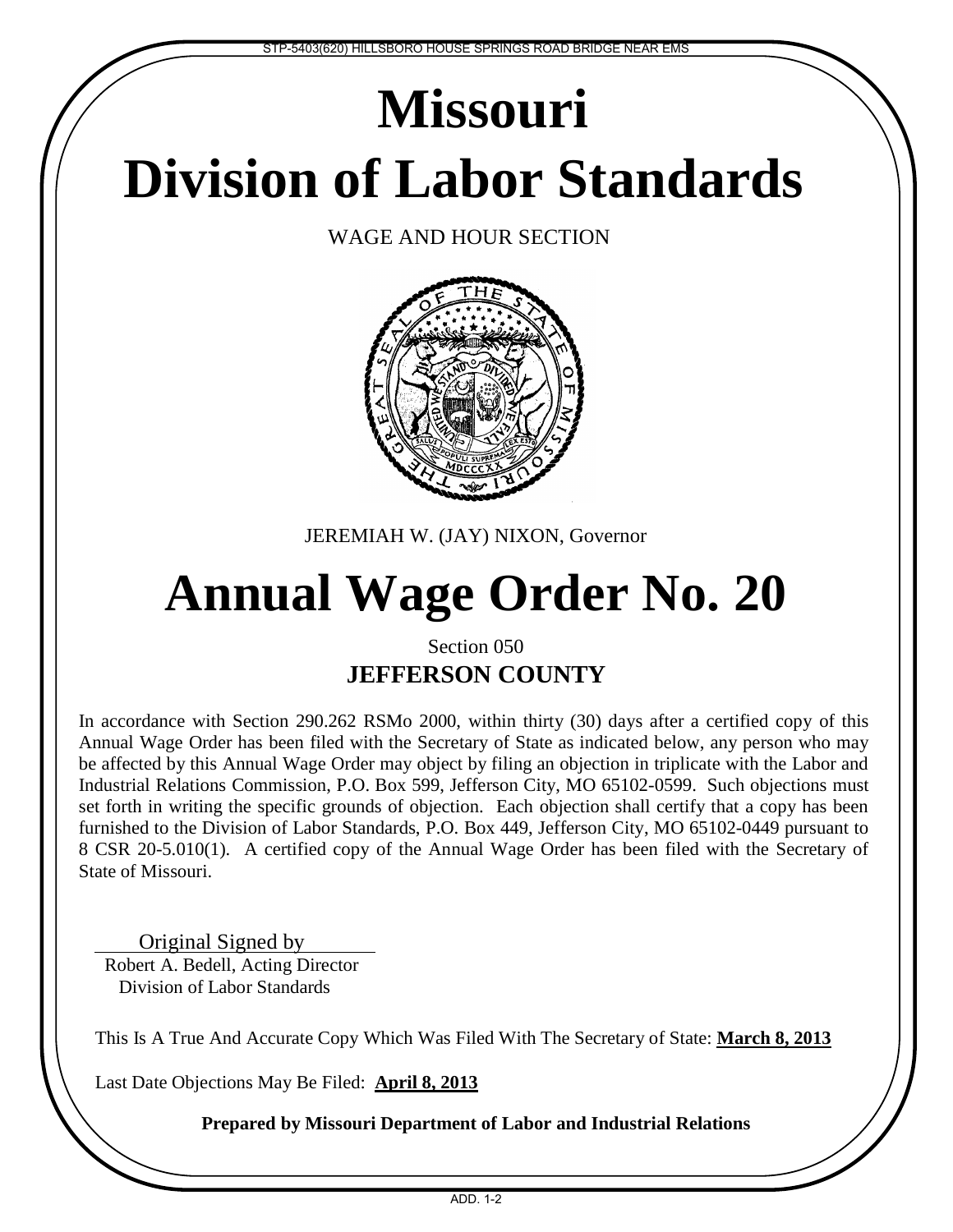Building Construction Rates for JEFFERSON County

#### REPLACEMENT PAGE Section 050

|                                                 |            |   | Basic    | Over-                     |                   |                              |  |  |  |  |
|-------------------------------------------------|------------|---|----------|---------------------------|-------------------|------------------------------|--|--|--|--|
| OCCUPATIONAL TITLE                              | ** Date of |   | Hourly   | Time                      | Holiday           | <b>Total Fringe Benefits</b> |  |  |  |  |
|                                                 | Increase   |   | Rates    |                           | Schedule Schedule |                              |  |  |  |  |
| Asbestos Worker (H & F) Insulator               |            |   | \$37.26  | 55                        | 60                | \$19.51                      |  |  |  |  |
| <b>Boilermaker</b>                              |            |   | \$31.20  | 126                       | $\overline{7}$    | \$27.01                      |  |  |  |  |
| <b>Bricklayer and Stone Mason</b>               | 6/13       |   | \$31.24  | $\overline{72}$           | 5                 | \$19.93                      |  |  |  |  |
| Carpenter                                       |            | e | \$34.63  | 77                        | 41                | \$14.00                      |  |  |  |  |
| <b>Cement Mason</b>                             | 6/13       |   | \$30.20  | 80                        | $\overline{6}$    | \$15.36                      |  |  |  |  |
| Electrician (Inside Wireman)                    |            |   | \$31.75  | $\overline{82}$           | $\overline{71}$   | $$10.06 + 37.5\%$            |  |  |  |  |
| Electrician (Outside-Line Construction\Lineman) |            |   | \$38.91  | 43                        | 45                | $$5.00 + 37.5\%$             |  |  |  |  |
| Lineman Operator                                |            |   | \$33.59  | 43                        | 45                | $$5.00 + 37.5\%$             |  |  |  |  |
| Groundman                                       |            |   | \$25.97  | 43                        | 45                | $$5.00 + 37.5\%$             |  |  |  |  |
| <b>Communication Technician</b>                 |            |   | \$28.05  | 44                        | 47                | $$8.93 + 29.75\%$            |  |  |  |  |
| <b>Elevator Constructor</b>                     | 6/13       | a | \$43.715 | 26                        | 54                | \$26.755                     |  |  |  |  |
| <b>Operating Engineer</b>                       |            |   |          |                           |                   |                              |  |  |  |  |
| Group I                                         | 6/13       |   | \$30.51  | $\ensuremath{\mathsf{3}}$ | 66                | \$23.35                      |  |  |  |  |
| Group II                                        | 6/13       |   | \$30.51  | 3                         | 66                | \$23.35                      |  |  |  |  |
| Group III                                       | 6/13       |   | \$28.61  | 3                         | 66                | \$23.35                      |  |  |  |  |
| Group III-A                                     | 6/13       |   | \$30.51  | 3                         | 66                | \$23.35                      |  |  |  |  |
| Group IV                                        | 6/13       |   | \$25.15  | $\overline{3}$            | 66                | \$23.35                      |  |  |  |  |
| Group V                                         | 6/13       |   | \$25.15  | $\overline{3}$            | 66                | \$23.35                      |  |  |  |  |
| <b>Pipe Fitter</b>                              |            |   | \$34.25  | 91                        | 69                | \$25.03                      |  |  |  |  |
| Glazier                                         |            |   | \$32.78  | 87                        | 31                | $$21.13 + 13.2\%$            |  |  |  |  |
| Laborer (Building):                             |            |   |          |                           |                   |                              |  |  |  |  |
| General                                         |            | b | \$24.66  | 73                        | $\overline{7}$    | \$11.67                      |  |  |  |  |
| First Semi-Skilled                              |            | d | \$25.78  | 73                        | $\overline{7}$    | \$11.67                      |  |  |  |  |
| Second Semi-Skilled                             |            | C | \$25.16  | 73                        | $\overline{7}$    | \$11.67                      |  |  |  |  |
| Lather                                          |            |   |          | <b>USE CARPENTER RATE</b> |                   |                              |  |  |  |  |
| Linoleum Layer and Cutter                       |            |   | \$29.33  | 92                        | 26                | \$13.70                      |  |  |  |  |
| Marble Mason                                    |            |   | \$30.62  | $\overline{76}$           | 51                | \$12.73                      |  |  |  |  |
| Millwright                                      |            |   | \$34.63  | 77                        | 41                | \$14.00                      |  |  |  |  |
| Ironworker                                      |            |   | \$32.28  | 11                        | 8                 | \$20.975                     |  |  |  |  |
| Painter                                         |            |   | \$28.75  | 104                       | $\overline{12}$   | \$13.41                      |  |  |  |  |
| Plasterer                                       |            |   | \$29.41  | 67                        | 3                 | \$15.78                      |  |  |  |  |
| Plumber                                         |            |   | \$34.25  | 91                        | 69                | \$25.03                      |  |  |  |  |
| <b>Pile Driver</b>                              |            |   |          | <b>USE CARPENTER RATE</b> |                   |                              |  |  |  |  |
| Roofer \ Waterproofer                           |            |   | \$29.50  | $\overline{15}$           | $\overline{73}$   | \$15.67                      |  |  |  |  |
| <b>Sheet Metal Worker</b>                       |            |   | \$36.10  | $\overline{32}$           | $\overline{25}$   | \$21.00                      |  |  |  |  |
| Sprinkler Fitter - Fire Protection              |            |   | \$38.78  | 66                        | 18                | \$20.55                      |  |  |  |  |
| Terrazzo Worker                                 |            |   | \$30.79  | 116                       | $\overline{5}$    | \$11.09                      |  |  |  |  |
| <b>Tile Setter</b>                              |            |   | \$30.62  | 76                        | 51                | \$12.73                      |  |  |  |  |
| <b>Truck Driver-Teamster</b>                    |            |   |          |                           |                   |                              |  |  |  |  |
| Group I                                         |            | f | \$28.625 | 35                        | $\overline{36}$   | \$8.65                       |  |  |  |  |
| Group II                                        |            | f | \$28.735 | $\overline{35}$           | 36                | \$8.65                       |  |  |  |  |
| Group III                                       |            | f | \$28.775 | 35                        | 36                | \$8.65                       |  |  |  |  |
| Group IV                                        |            | f | \$28.845 | 35                        | 36                | \$8.65                       |  |  |  |  |
| <b>Traffic Control Service Driver</b>           |            |   | \$28.775 | $\overline{22}$           | 55                | \$9.045                      |  |  |  |  |

Fringe Benefit Percentage is of the Basic Hourly Rate

Attention Workers: If you are not being paid the appropriate wage rate and fringe benefits contact the Division of Labor Standards at (573) 751-3403.

\*\*Annual Incremental Increase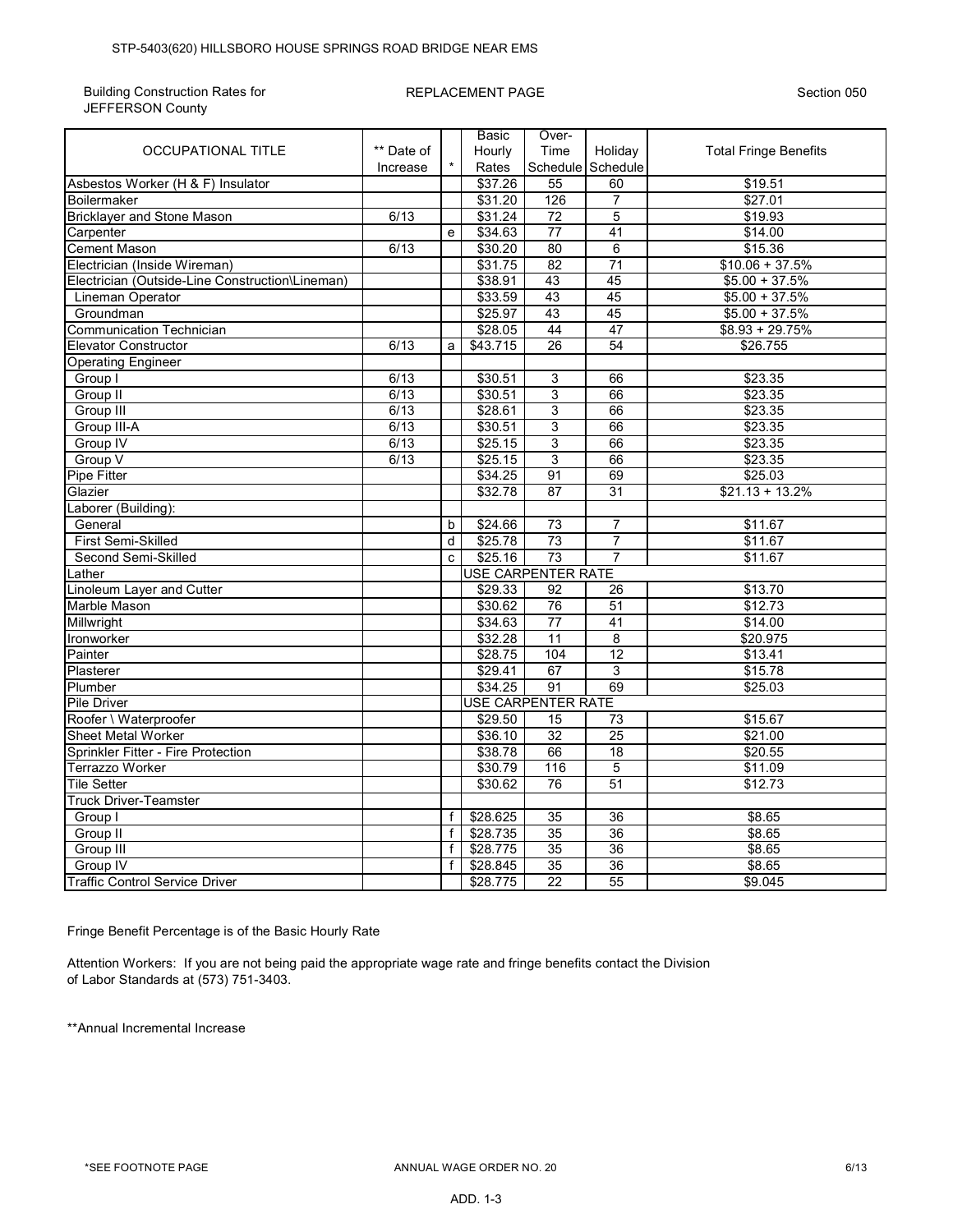Building Construction Rates for JEFFERSON County Footnotes REPLACEMENT PAGE Section 050

|                           |            | Basic  | Over- |                   |                              |
|---------------------------|------------|--------|-------|-------------------|------------------------------|
| <b>OCCUPATIONAL TITLE</b> | ** Date of | Hourly | Time  | Holiday           | <b>Total Fringe Benefits</b> |
|                           | Increase   | Rates  |       | Schedule Schedule |                              |
|                           |            |        |       |                   |                              |
|                           |            |        |       |                   |                              |
|                           |            |        |       |                   |                              |
|                           |            |        |       |                   |                              |
|                           |            |        |       |                   |                              |
|                           |            |        |       |                   |                              |
|                           |            |        |       |                   |                              |
|                           |            |        |       |                   |                              |
|                           |            |        |       |                   |                              |
|                           |            |        |       |                   |                              |
|                           |            |        |       |                   |                              |
|                           |            |        |       |                   |                              |
|                           |            |        |       |                   |                              |

\* Welders receive rate prescribed for the occupational title performing operation to which welding is incidental.

Use Building Construction Rates on Building construction in accordance with the classifications of construction work established in 8 CSR 30-3.040(2).

Use Heavy Construction Rates on Highway and Heavy construction in accordance with the classifications of construction work established in 8 CSR 30-3.040(3).

a - Vacation: Employees over 5 years - 8%; Employees under 5 years - 6% **b - Projects over \$1 Million - \$24.66; Projects under \$1 Million - \$22.51 c - Projects over \$1 Million - \$25.16.; Projects under \$1 Million - \$23.01 d - Projects over \$1 Million - \$25.78; Projects under \$1 Million - \$24.03** e - Projects over \$1 Million - \$34.63; Projects under \$1 Million - \$29.54 f - Group I: Projects over \$3 3/4 Million - \$28.625 Projects under \$3 3/4 Million - \$25.125 Group II: Projects over \$3 3/4 Million - \$28.735 Projects under \$3 3/4 Million - \$25.235 Group III: Projects over \$3 3/4 Million - \$28.775 Projects under \$3 3/4 Million - \$25.275 Group IV: Projects over \$3 3/4 Million - \$28.845 Projects under \$3 3/4 Million - \$25.345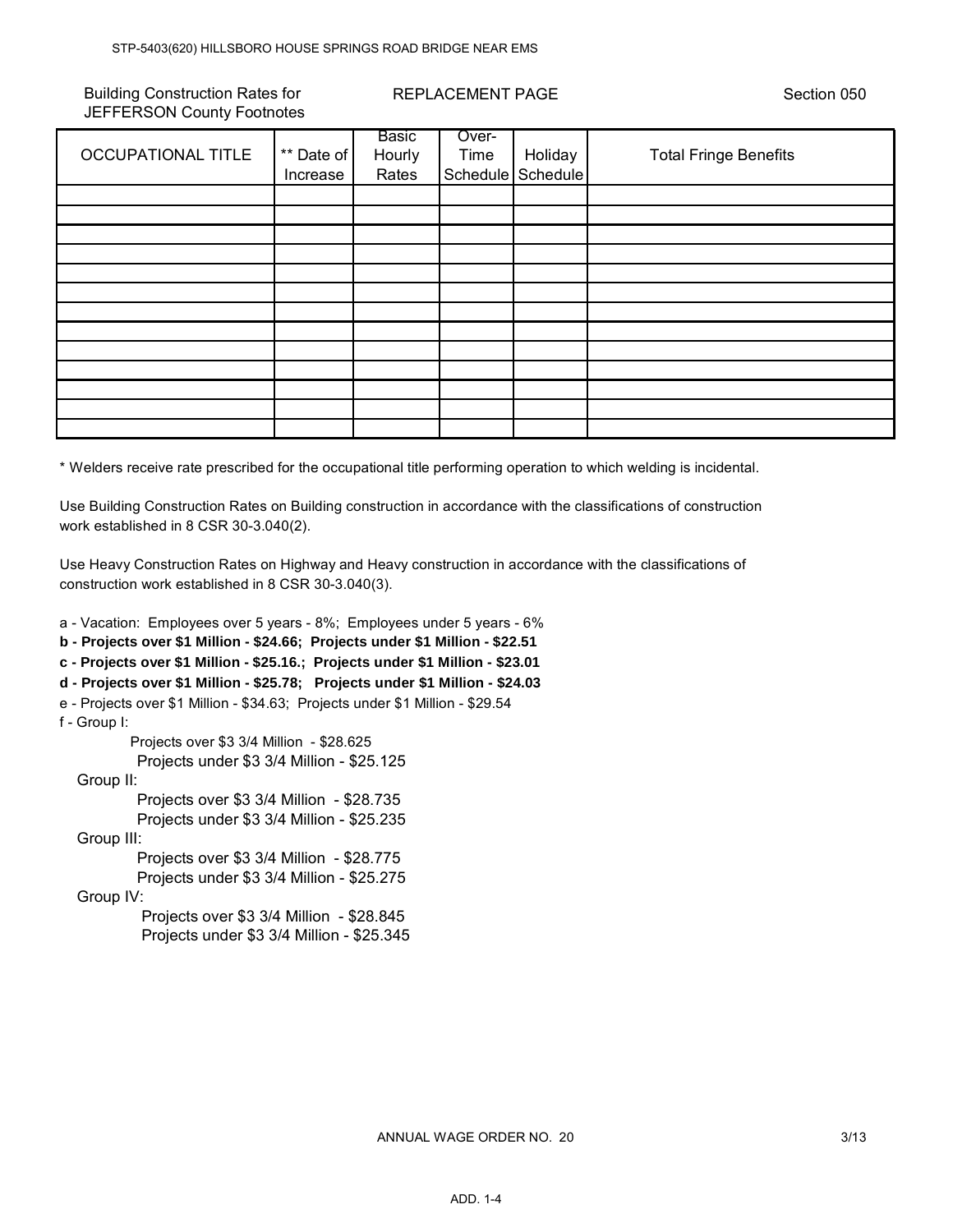#### **JEFFERSON COUNTY**

#### **OVERTIME SCHEDULE - BUILDING CONSTRUCTION**

**FED:** Minimum requirement per Fair Labor Standards Act means time and one-half (1 ½) shall be paid for all work in excess of forty (40) hours per work week.

**NO. 3:** Means the regular workday shall consist of eight (8) consecutive hours, exclusive of a thirty (30) minute lunch period, with pay at the straight time rate. The regular workday shall begin between the hours of 6:00 a.m. and 9:00 a.m. The Employer may have the option to schedule the work week from Monday through Thursday at ten (10) hours per day at the straight time rate of pay with all hours in excess of ten (10) hours in any one day to be paid at the applicable overtime rate. If the Employer elects to work from Monday through Thursday and is stopped due to inclement weather, holiday or other conditions beyond the control of the Employer, they shall have the option to work Friday at the straight time rate of pay to complete the forty (40) hours for the workweek. All overtime work performed on Monday through Saturday shall be paid at time and one-half (1½) the hourly rate plus an amount equal to one-half (½) of the hourly Total Indicated Fringe Benefits. All work performed on Sundays and recognized holidays shall be paid at double (2) the hourly rate plus an amount equal to the hourly Total Indicated Fringe Benefits. Shifts may be established when considered necessary by the Employer. Shift hours and rates will be as follows. If shifts are established, work on the First Shift will begin between 6:00 a.m. and 9:00 a.m. and consist of eight (8) hours of work plus one-half hour unpaid lunch. Hours worked during the first shift will be paid at the straight time rate of pay. The second shift shall start eight hours after the start of the first shift and consist of eight (8) hours of work plus one-half hour unpaid lunch. Work on the second shift will begin between 2:00 p.m. and 5:00 p.m. and be paid the straight time rate plus \$2.50 per hour. The third shift shall start eight hours after the start of the second shift and consist of eight (8) hours plus one-half hour unpaid lunch. Work on the third shift will begin between 10:00 p.m. and 1:00 a.m. and be paid the straight time rate plus \$3.50 per hour. The additional amounts that are to be paid are only applicable when working shifts. Shifts that begin on Saturday morning through those shifts which end on Sunday morning will be paid at time and one-half these rates. Shifts that begin on Sunday morning through those shifts which end on Monday morning will be paid at double time these rates.

**NO. 11:** Means eight (8) hours shall constitute a day's work, with the starting time to be established between 6:00 a.m. and 8:00 a.m. from Monday to Friday. Time and one-half (1½) shall be paid for first two (2) hours of overtime Monday through Friday and the first eight (8) hours on Saturday. All other overtime hours Monday through Saturday shall be paid at double (2) time rate. Double (2) time shall be paid for all time on Sunday and recognized holidays or the days observed in lieu of these holidays.

**NO. 15:** Means the regular working day shall be scheduled to consist of at least eight (8) hours, but no more than ten (10) consecutive hours, exclusive of the lunch period. The regular working day may be scheduled to commence at any time between the hours of 5:00 a.m. and 10:00 a.m. All work performed in excess of forty (40) hours in one work week, or in excess of ten (10) hours in one work day shall be paid at the rate of one and one-half  $(1/2)$  times the regular hourly wage scale. Any work performed on a Saturday shall be paid for at the rate of one and one-half (1½) times the regular hourly wage scale unless such Saturday work falls under the category of Saturday Make-Up Day. Any work performed by Employees anywhere on Sunday or recognized holidays, shall be paid for at the rate of double (2) time the regular wage scale. If, during the course of a work week, an Employee is unable to work for any reason, and, as a result, that Employee has not accumulated forty (40) hours of compensable time at the straight time rate, the Employer, at his option may offer the Employee the opportunity to work on Saturday at straight time; provided, however, if during the period worked by said Employee on Saturday, the Employee's compensable time at the straight time rate exceeds forty (40) hours, all time worked in excess of the forty (40) hours will be paid at the rate of one and one-half (1½) times the regular hourly wage scale.

**NO. 22:** Means a regular work week of forty (40) hours will start on Monday and end on Friday. The regular work day shall be either eight (8) or ten (10) hours. If a crew is prevented from working forty (40) hours Monday through Friday, or any part thereof by reason of inclement weather, Saturday or any part thereof may be worked as a make-up day at the straight time rate. Employees who are part of a regular crew on a make-up day, notwithstanding the fact that they may not have been employed the entire week, shall work Saturday at the straight time rate. A workday is to begin between 6:00 a.m. and 9:00 a.m. However, the project starting time may be advanced or delayed if mutually agreed to by the interest parties. For all time worked on recognized holidays, or days observed as such, double (2) time shall be paid.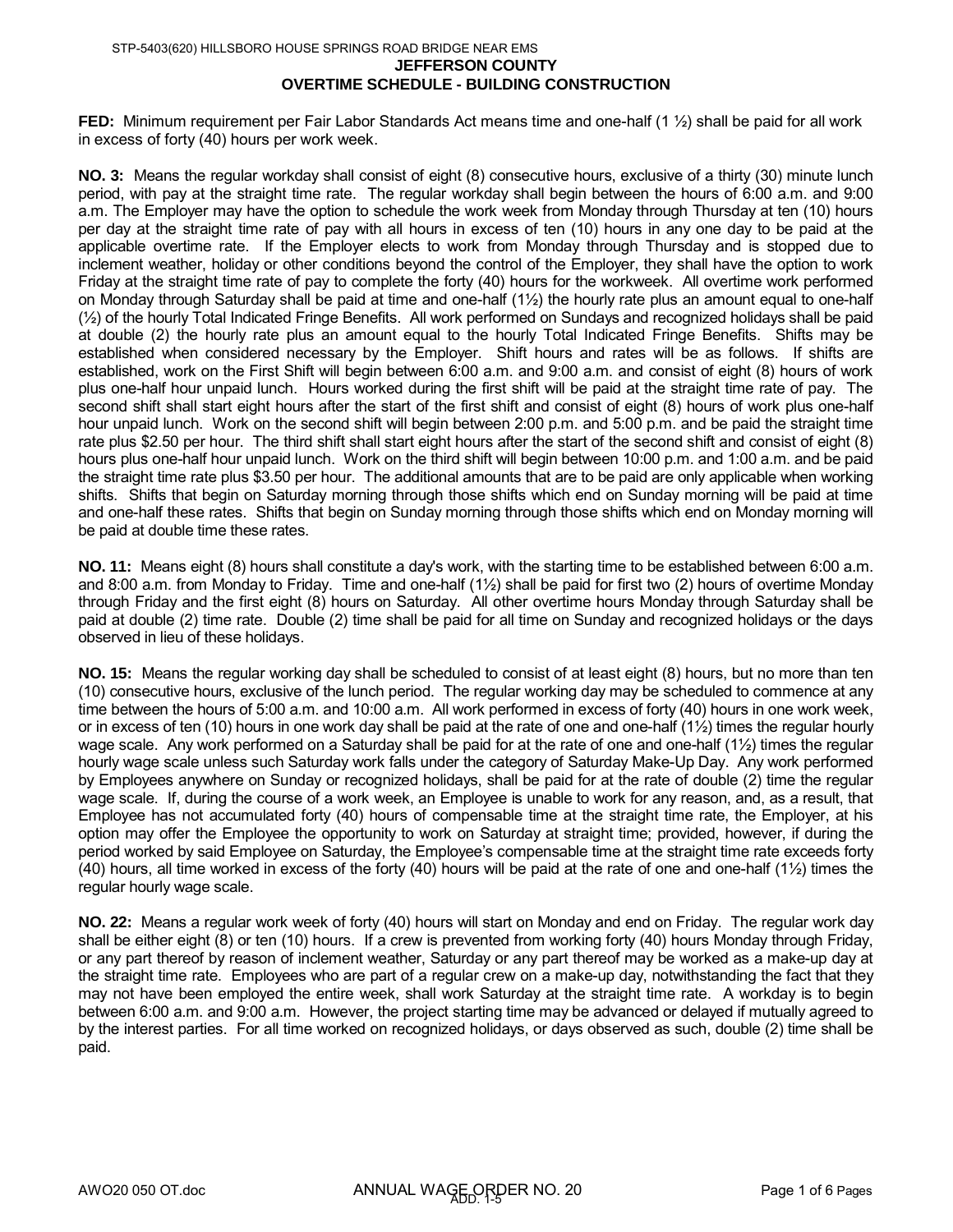**NO. 26:** Means that the regular working day shall consist of eight (8) hours worked between 6:00 a.m., and 5:00 p.m., five (5) days per week, Monday to Friday, inclusive. Hours of work at each jobsite shall be those established by the general contractor and worked by the majority of trades. (The above working hours may be changed by mutual agreement). Work performed on Construction Work on Saturdays, Sundays and before and after the regular working day on Monday to Friday, inclusive, shall be classified as overtime, and paid for at double (2) the rate of single time. The employer may establish hours worked on a jobsite for a four (4) ten (10) hour day work week at straight time pay for construction work; the regular working day shall consist of ten (10) hours worked consecutively, between 6:00 a.m. and 6:00 p.m., four (4) days per week, Monday to Thursday, inclusive. Any work performed on Friday, Saturday, Sunday and holidays, and before and after the regular working day on Monday to Thursday where a four (4) ten (10) hour day workweek has been established, will be paid at two times (2) the single time rate of pay. The rate of pay for all work performed on holidays shall be at two times (2) the single time rate of pay.

**NO. 32:** The regular working day shall consist of seven and one-half (7½) hours of labor on the job between eight (8) a.m. and four (4) p.m. and the regular working week shall consist of five (5) consecutive seven and one-half (7½) hour day's of labor on the job beginning with Monday and ending with Friday of each week. The normal work week is 37½ hours. All full-time or part-time labor performed during such hours shall be recognized as regular working hours and paid for at the regular hourly rate. All work performed during regular work hours on Saturdays shall be paid at time and one-half (1-1/2). All work performed outside of regular working hours and performed during the regular work week, shall be at double (2) times the regular rate, except that the first two (2) hours following the regular work day shall be paid at one and one-half (1½) times the regular rate. And, a flexible starting time as early as 7:00 a.m. may be implemented when mutually agreed upon by the interested parties. An early starting time of 6:00 a.m. may be used during summer months to avoid excessive afternoon temperatures. This early starting time to be used when mutually agreed upon by the interested parties. SHIFT RATE: Shift work would start after 4:00 p.m. to 6:00 a.m. The first 7½ hours would be at 115% of the basic wage rate. Overtime Monday through Friday would be at 1 1/2 of base shift rate. Saturday first 7  $\frac{1}{2}$  hours of work – 1 $\frac{1}{2}$  of base shift rate. Saturday – work after 7 $\frac{1}{2}$  hours – 2 times the basic wage rate. Sunday and Holidays – 2 times the basic wage rate. All work performed on recognized holidays and Sunday**s** shall be paid double (2) time. Appropriate overtime rates to be based on fifteen minute increments.

**NO. 35:** Means a regular work week of forty (40) hours, will start on Monday and end on Friday. The regular work day shall be either eight (8) or ten (10) hours. If a crew is prevented from working forty (40) hours Monday through Friday, or any part thereof by reason of inclement weather, Saturday or any part thereof maybe worked as a make-up day at the straight time rate. Employees who are part of a regular crew on a make-up day, notwithstanding the fact that they may not have been employed the entire week, shall work Saturday at the straight time rate. A work day is to begin between 6:00 a.m. and 9:00 a.m. However, the project starting time maybe advanced or delayed if mutually agreed to by the interested parties. For all time worked on recognized holidays, or days observed as such, double (2) time shall be paid.

**NO. 43:** Eight (8) hours shall constitute a work day between the hours of 7:00 a.m. and 4:30 p.m. Forty (40) hours within five (5) days, Monday through Friday inclusive, shall constitute the work week. Work performed in the 9th and 10th hour, Monday through Friday, shall be paid at time and one-half (1½) the regular straight time rate of pay. Contractor has the option to pay two (2) hours per day at the time and one-half  $(1\frac{1}{2})$  the regular straight time rate of pay between the hours of 6:00 a.m. and 5:30 p.m., Monday through Friday. Work performed outside the regularly scheduled working hours and on Saturdays, Sundays and recognized legal holidays, or days celebrated as such, shall be paid for at the rate of double (2) time.

**NO. 44:** Means forty (40) hours shall constitute a work week, Monday through Friday. Eight (8) hours shall constitute a work day. Hours of work shall be between the hours of 7:00 a.m. and 4:30 p.m. All work performed before 7:00 a.m. and after 4:30 p.m. and all work performed in excess of eight (8) hours in any one work day, over forty (40) hours in any work week and the first eight (8) hours of work on Saturday, shall be paid at the rate of one and one-half (1½) times the regular rate of pay. All hours worked in excess of eight (8) hours on Saturday, all hours worked on Sunday and on holidays, or days that may be celebrated as such, and as designated by the federal government, shall be paid at two (2) times the regular rate of pay. All shifts for work performed between the hours of 4:30 p.m. and 1:00 a.m. shall receive eight (8) hours pay at the regular hourly rate of pay plus two dollars (\$2.00) per clock hour. All work performed between the hours of 12:30 a.m. and 9:00 a.m. on a third shift shall receive eight (8) hours pay at the regular hourly rate plus four dollars (\$4.00) per clock hour. All overtime work required after the completion of a regular shift shall be paid at one and one-half times  $(1\frac{1}{2}x)$  the "shift" hourly rate.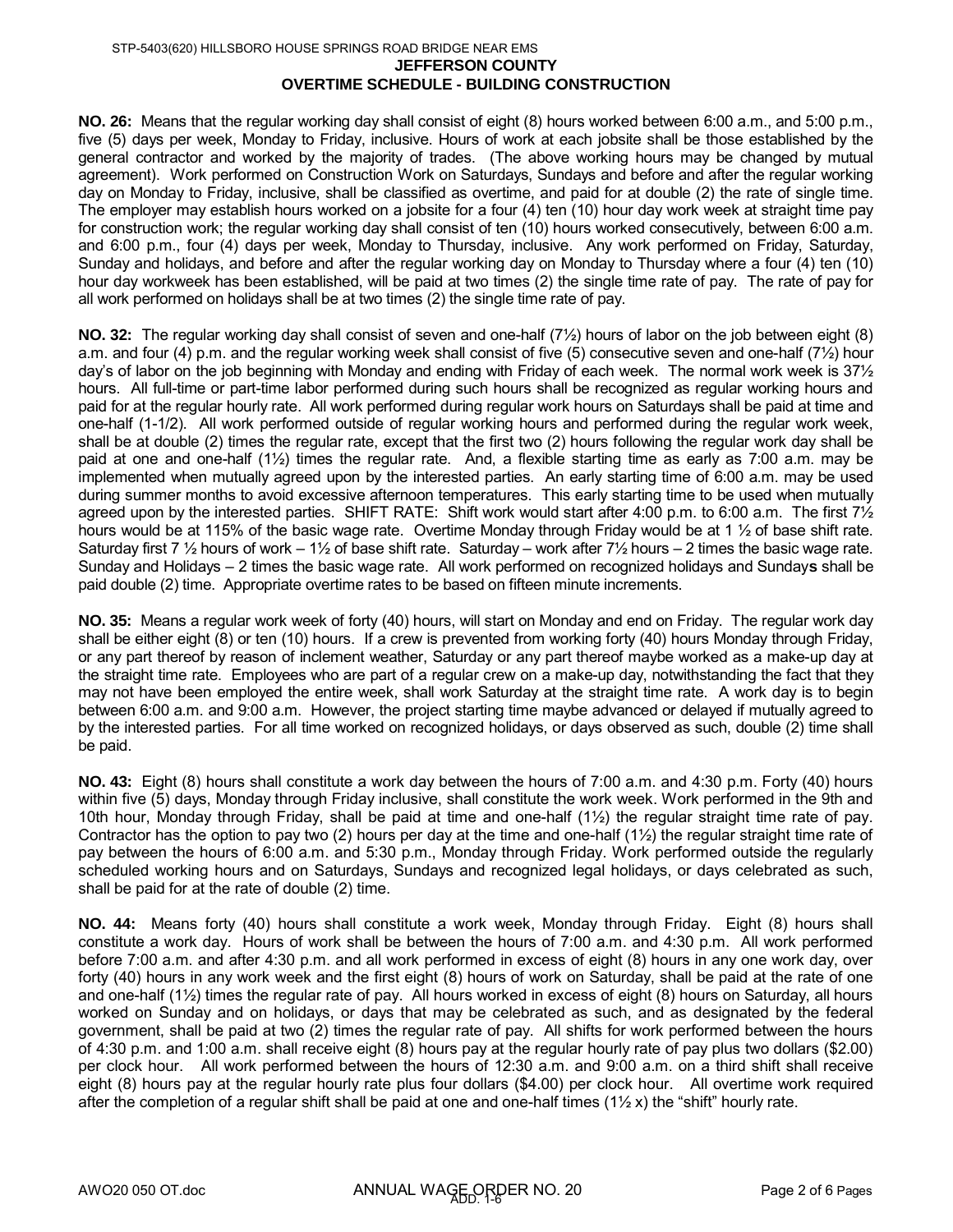#### **JEFFERSON COUNTY OVERTIME SCHEDULE - BUILDING CONSTRUCTION** STP-5403(620) HILLSBORO HOUSE SPRINGS ROAD BRIDGE NEAR EMS

**NO. 55:** Means the regular work day shall be eight (8) hours between 6:00 a.m. and 4:30 p.m. The first two (2) hours of work performed in excess of the eight (8) hour work day, Monday through Friday, and the first ten (10) hours of work on Saturday, shall be paid at one & one-half (1½) times the straight time rate. All work performed on Sunday, observed holidays and in excess of ten (10) hours a day, Monday through Saturday, shall be paid at double (2) the straight time rate.

**NO. 57:** Means eight (8) hours per day shall constitute a day's work and forty (40) hours per week, Monday through Friday, shall constitute a week's work. The regular starting time shall be 8:00 a.m. If a second or third shift is used, the regular starting time of the second shift shall be 4:30 p.m. and the regular starting period for the third shift shall be 12:30 a.m. These times may be adjusted by the employer. The day shift shall work a regular eight (8) hours shift as outlined above. Employees working a second shift shall receive an additional \$0.25 above the regular hourly rate and perform seven and one-half (7½) hours work for eight (8) hours pay. Third shift employees shall be paid an additional \$0.50 above the regular hourly rate and work seven (7) hours for eight (8) hours pay. When circumstances warrant, the Employer may change the regular workweek to four (4) ten-hour days at the regular time rate of pay. All time worked before and after the established workday of eight (8) hours, Monday through Friday, and all time worked on Saturday shall be paid at the rate of time and one-half (1½) except in cases where work is part of an employee's regular Friday shift. All time worked on Sunday and recognized holidays shall be paid at the double (2) time rate of pay except in cases where work is part of an employee's previous day's shift. For all overtime hours worked \$25.65 of the fringe benefits portion of the prevailing wage shall be paid at the same overtime rate at which the cash portion of the prevailing wage is to be paid. The remaining \$1.24 of the fringe benefit portion of the prevailing wage may be paid at straight time.

**NO. 66:** Means eight (8) hours shall constitute a day's work beginning at 7:00 a.m. (or 8:00) A.M. and ending at 3:30 (or 4:30) P.M. The work week shall be forty (40) hours beginning Monday at 7:00 a.m. (or 8:00) A.M. and ending Friday at 3:30 (or 4:30) P.M. The Employer at his option may use a flexible starting time between the hours of 6:00 a.m. and 8:00 a.m. All overtime, that is worked outside of the above established working hours of Monday through Friday, shall be paid at double (2) time, including Saturdays, Sundays and Holidays.

**NO. 67:** Means eight (8) hours shall constitute a day's work, with a flexible starting time to begin between 6:00 a.m. to 8:00 a.m., five (5) days a week, Monday through Friday. Any work over eight (8) hours in any one day shall be at the overtime rate, which is time & one-half (1½). Any work on Saturday shall be at time & one-half (1½), unless a Make-Up Day due to inclement weather is in effect. Any work on Sundays or holidays shall be at double (2) time. Four (4) days, ten (10) hours each day to be worked during Monday through Friday, shall be paid at straight time. A Make-Up Day Due To Inclement Weather Only - Employee(s) will be permitted to work an eight (8) hour make-up day on Saturday only, and the employee will receive the regular straight time wage rate.

**NO. 72:** Means that except as is otherwise provided herein, the work week shall be determined to begin at 8:00 a.m. Wednesday and end at 4:30 p.m. on the following Tuesday. Except as herein provided, working hours are from 8:00 a.m. to 11:55 a.m. and 12:30 p.m. to 4:25 p.m. and no more than the regular hours shall be worked during the forenoon or afternoon at the regular rate. In the case of days of inclement weather starting time and quitting time may be adjusted so long as the hours worked on such days do not exceed eight (8) and do not extend beyond 4:30 p.m. In circumstances where the Employee or Employees have regularly been working overtime on a particular day or days, no adjustment in the starting time shall operate to deprive Employees of overtime pay, which they would have otherwise received but for the change in the starting time. The parties understand that the application of the provisions of the preceding sentence will result in Employees receiving overtime pay even where they have not worked more than with (8) hours on a particular day. Regardless of the staring time, the forenoon working hours shall end at 11:55 a.m. and the afternoon working hours shall begin at 12:30 p.m. and end 8 hours and 25 minutes after the staring time fixed by the Employer for forenoon hours. Work performed by an employee on a non-holiday Saturday, except as hereinafter provided, or at night or before or after regular working hours on a non-holiday weekday, shall be considered overtime work, for which Employees working during such time shall be paid at the rate of one and one-half (1½) times their regular hourly wage rate for each hour or fraction thereof, worked during such time. Work performed on a Sunday or the recognized holidays shall be considered overtime work for which the Employee shall be paid twice the amount of his or her regular hourly wage rate for each hour or fraction thereof worked on any such day.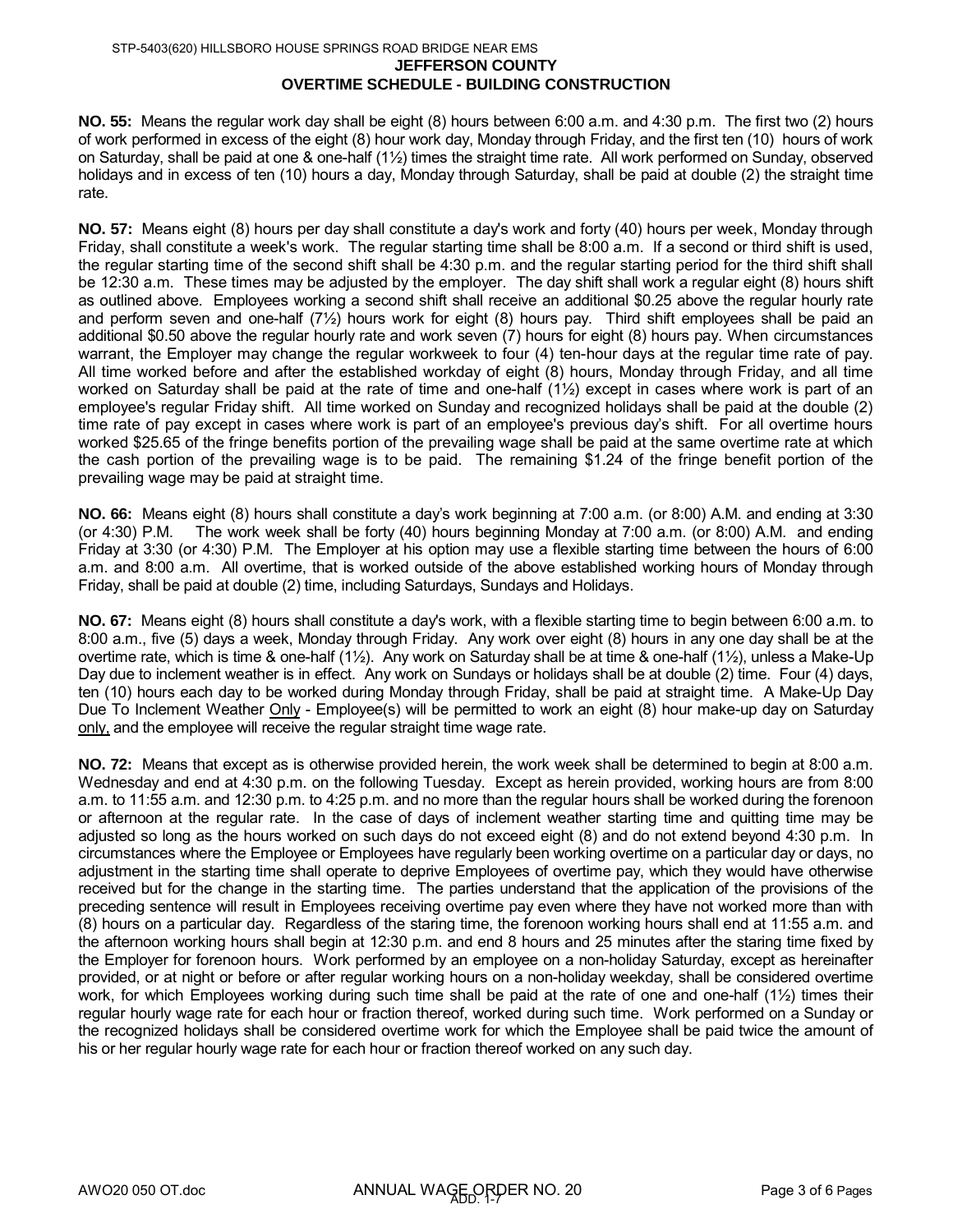#### **JEFFERSON COUNTY OVERTIME SCHEDULE - BUILDING CONSTRUCTION** STP-5403(620) HILLSBORO HOUSE SPRINGS ROAD BRIDGE NEAR EMS

**NO. 73:** Means eight (8) hours shall constitute a day's work to begin at 8:00 a.m. and end at 4:30 p.m. The starting time may be advanced one (1) or two (2) hours. Employees shall receive time and one-half  $(1\frac{1}{2})$  for all time they are required to work before 8:00 a.m., during the lunch period or after 4:30 p.m. unless the starting time is advanced as provided above. Forty (40) hours shall constitute a week's work, Monday through Friday, or any part thereof by reason of inclement weather (rain or mud), Saturday or any part thereof may be worked as a make-up day at the straight time rate. The Employer shall have the option of working five (5) eight (8) hour day's or four (4) ten (10) hour day's Monday through Friday. If an Employer elects to work five (5) eight (8) hour days during any work week, hours worked more than eight (8) per day or forty (40) per week shall be paid at time and one-half (1½) the hourly rate Monday through Friday. If an employer elects to work four (4) ten (10) hour days in any week, work performed more than ten (10) hours per day or forty (40) hours per week shall be paid at time and one-half (1½) the hourly rate Monday through Friday. If an Employer is working ten (10) hour days and loses a day due to inclement weather, he may work ten (10) hours Friday at straight time. All time over the regular workday as defined and all hours worked on Saturday shall be paid at the rate of one and one-half (1½) the regular rate of wages. If workmen are required to work recognized holidays or days observed as such, or on Sunday, they shall receive double (2) the regular rate of pay for such work. If a laborer is assisting another craft on a make-up day and the other craft is receiving overtime pay the laborer shall receive the same overtime multiple as the craft assisted. No overtime rates shall be broken down into less than thirty (30) minute units of time. Projects that cannot be performed during regular workday: Building construction work, if required by the owner, the contractor may perform work outside the normal hours and employees shall be paid applicable straight time hourly wage rate plus a premium of \$1.50 per hour for the first eight hours worked. Any hours worked in excess of eight hours shall be paid at the applicable overtime rate plus \$1.50 per hour premium. Shift work: The Employer may elect to work, one, two or three shifts on any work. When two or more shits are worked on any operation, the first shift or day shift shall consist of eight (8) hours exclusive of lunch time; the second or swing shift consist of eight (8) hours' work for eight and one-half hours pay, exclusive of lunch time; the third or graveyard shift shall consist of eight (8) hours' work for nine (9) hours' pay exclusive of lunch time. The swing shift shall be paid twenty-five cents (\$.25) per hour above the regular rate of pay. The graveyard shift shall be paid fifty cents (\$.50) per hour above the regular rate of pay. Multiple shift (second or third shift) operation will not be construed on the entire project if at any time it is deemed advisable and necessary for the employer to a specific operation. However, no shift shall be started between midnight and 6:00 a.m. except the graveyard shift on a three (3) shift operation, or except in unusual or emergency, regardless if the project is working one (1) or two (2) shift. Shifts shall be established for a minimum of three (3) consecutive workdays. When 2-10 or 12 hour shifts are worked, the second shift shall receive \$.50 per hour above regular rate of pay. When the employer elects to work 2-10 or 12 hour shifts, the first 8 hours shall be at straight time rates. The remaining 2 or 4 hours shall be at the overtime rate of time and one-half.

**NO. 76:** Means the standard workday shall consist of eight (8) hours of work between the hours of 8:00 a.m. and 4:30 p.m. with a thirty (30) minute unpaid lunch hour occurring in the middle of the shift. The standard workweek shall consist of five standard workdays commencing on Monday and ending on Friday. The normal starting and quitting times may be changed by mutual consent of interested parties. All time worked before and after the established eight (8) hour workday, Monday through Friday, and all time worked on Saturday, shall be paid for at the rate of time & onehalf (1<sup>1</sup>/<sub>2</sub>) the hourly base wage rate in effect. All time worked on Sunday and holidays shall be paid at the rate of double (2) the hourly wage in effect. All work done on Saturday will be done at time & one-half (1½), unless Saturday shall be used as a make-up day. If an employee should lose one or more days in a work week and use Saturday as a make-up day the pay shall be at the regular hourly base wage rate and benefits.

**NO. 77:** Means the regular workday shall consist of eight (8) consecutive hours, exclusive of a thirty (30) minute lunch period, with pay at the regular straight time hourly rate. The regular workday shall begin on the job site between the hours of 6:00 a.m. and 8:00 a.m. with the starting time to be determined by the Employer, unless project owner requires different starting time. This adjustable starting time can, at the Employer's option, be staggered to permit starting portions of the work force at various times within the prescribed hours. The Employer may establish a four (4) ten (10) hour shift exclusive of the thirty (30) minute lunch period at the straight time wage rate. Forty (40) hours per week shall constitute a week's work Monday through Thursday. In the event a job is down due to weather conditions, safety or other conditions beyond the control of the Employer, then Friday may, at the option of the employer, be worked as a make-up day at the straight time wage rate. Straight time is not to exceed ten (10) hours a day or forty (40) hours per week. Time and one-half  $(1 \frac{1}{2})$  shall be paid for all overtime hours worked during the week, Monday through Friday and for all work performed on Saturday. Double (2) time shall be paid for all time worked on Sunday and recognized holidays.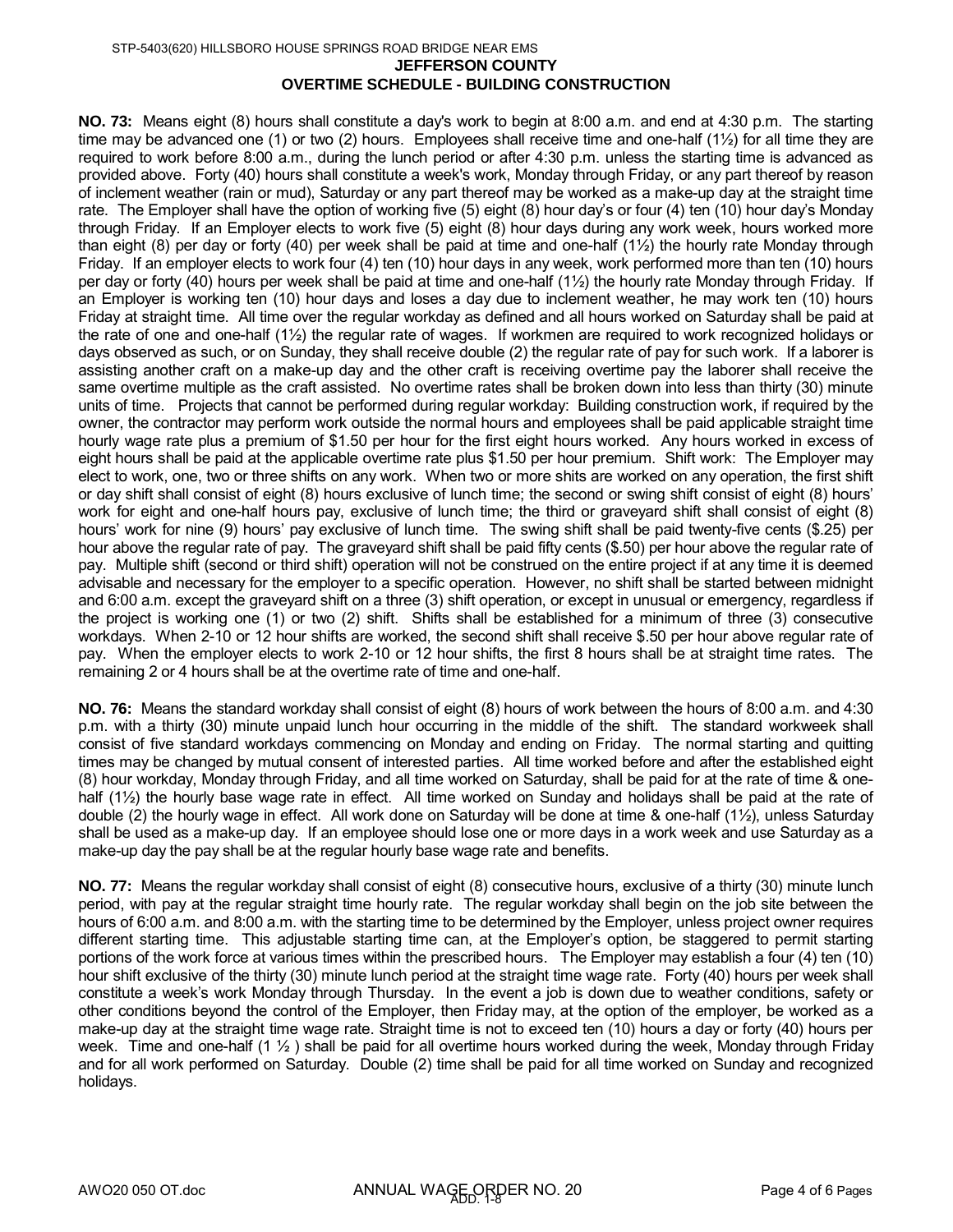**NO. 80:** Means eight (8) hours shall constitute the regular work day and forty (40) hours a work week, Monday through Friday. The Employer shall establish the starting time between 6:30 a.m. through 9:00 a.m. An Employer may further adjust the starting time up to 9:30 a.m. throughout the year. Time and one-half (1½) shall be paid after eight (8) consecutive hours worked after the established starting time and for hours worked before the established starting time. Time and one-half (1½) shall be paid for work performed on Saturdays. Work performed on Sundays and Holidays shall be paid at the double (2) time rate of pay. The Employer when working on Highway and Road Work may have the option to schedule the work week for his paving crew only from Monday through Thursday at ten (10) hours per day at the straight time rate of pay with all hours in excess of ten (10) hours in any one day to be at the applicable overtime rate of time and one-half (1½). If the Employer elects to work from Monday through Thursday and is stopped due to inclement weather (rain, snow, sleet falling), the Employer shall have the option to work Friday at the straight time rate of pay to complete the forty (40) hours.

**NO. 82:** Means the work day shall consist of eight (8) hours worked between 7:00 a.m. and 4:30 p.m. Forty (40) hours will constitute the work week from Monday through Friday, inclusive. Up to four (4) hours of overtime work per day performed before or after the assigned normal work day, (twelve (12) continuous hours, starting no earlier than 6:00 a.m., Monday through Friday), shall be paid at a rate of one and one-half times (1.5x) that employee's hourly rate. Any additional overtime, Monday through Friday, shall be paid at two times (2x) the regular rate of pay. The first eight hours of overtime work on Saturday shall be paid at the rate of one and one-half times (1.5x) the regular rate of pay. Hours worked in excess of eight (8) hours on Saturday shall be paid at two times (2x) the regular rate of pay. Double time shall be paid for work performed on Sundays, recognized legal holidays or days that may be celebrated as such as designated by the federal government. All shifts for work performed between the hours of 4:30 p.m. and 1:00 a.m. shall be paid at the regular hourly rate plus two dollars (\$2.00) per clock hour. All shifts for work performed between the hours of 12:30 a.m. and 9:00 a.m. shall be paid at the regular hour rate plus four dollars (\$4.00) per clock hour. All overtime work required after the completion of a regular shift shall be paid at one and one-half times (1.5x) the "shift" hourly rate.

**NO. 87:** Means eight (8) hours starting between 6:00 a.m. and 8:00 a.m. and ending between 2:30 p.m. and 4:30 p.m. at the Employers discretion shall constitute a day's work. Any work prior to 6:00 a.m. or after eight (8) hours shall be paid at the overtime rate. Five (5) days from Monday through Friday inclusive shall constitute a regular work week. All hours before and after these regular hours shall be considered overtime and shall be paid for at the rate of double (2) time. All work on Saturday and Sunday shall be paid at double (2) the prevailing scale of wages.

**NO. 91:** Means eight (8) hours shall constitute a day's work commencing at 7:00 a.m. and ending at 3:30 p.m., allowing one-half (½) hour for lunch. The option exists for the Employer to use a flexible starting time between the hours of 6:00 a.m. and 9:00 a.m. The regular workweek shall consist of forty (40) hours of five (5) workdays, Monday through Friday. The workweek may consist of four (4) ten (10) hour days from Monday through Thursday, with Friday as a make-up day. If the make-up day is a holiday, the employee shall be paid at the double (2) time rate. The employees shall be paid time and one-half (1½) for work performed on Saturdays**,** before the regular starting time or after the regular quitting time or over eight (8) hours per work day (unless working a 10-hour work day, then time and one-half (1½) is paid for work performed over ten (10) hours a day) or over forty (40) hours per work week. Work performed on Sundays and recognized holidays shall be paid at the double (2) time rate of pay. SHIFT WORK: When it is necessary for the project to operate in shifts, there will be three (3) eight (8) hour shifts commencing at 8:00 a.m. Shift work must continue for a period of not less than three (3) consecutive work days, two (2) days which must be regular work days (Monday through Friday). In the event the second or third shift of any regular work day shall fall into a Saturday or a holiday, such extension into a Saturday or holiday shall be considered as part of the previous workday and employees shall be paid at the regular shift rate. The first day shift shall work a regular eight (8) hour day at regular rates. The second shift shall be eight (8) hours regular time pay plus \$2.50 per hour premium for eight (8) hours work. Third shift will be for eight (8) hours regular time pay plus \$3.00 per hour premium for eight (8) hours work.

**NO. 92:** Means all work performed from 8:00 a.m. to 4:30 p.m., Monday through Friday, will be at straight time pay up to forty (40) hours per week. All work performed Monday through Friday before 8:00 a.m. and after 4:30 p.m. will be done at time and one-half (1½). All work done on Saturday will be done at time and one-half (1½), unless the employer and employee agree that Saturday shall be used as a make-up day. The Employer may use a flexible starting time of 7:00 a.m. to 8:00 a.m., and quitting time of 3:30 p.m. to 4:30 p.m., and any such different work starting time shall determine whether wages are payable at the straight rate or the premium rate. All work performed on Saturday shall be paid for at time and one-half (1½), unless the Saturday has been used as a make-up day. All work performed on Sunday and holidays shall be paid for at the rate of double (2) time.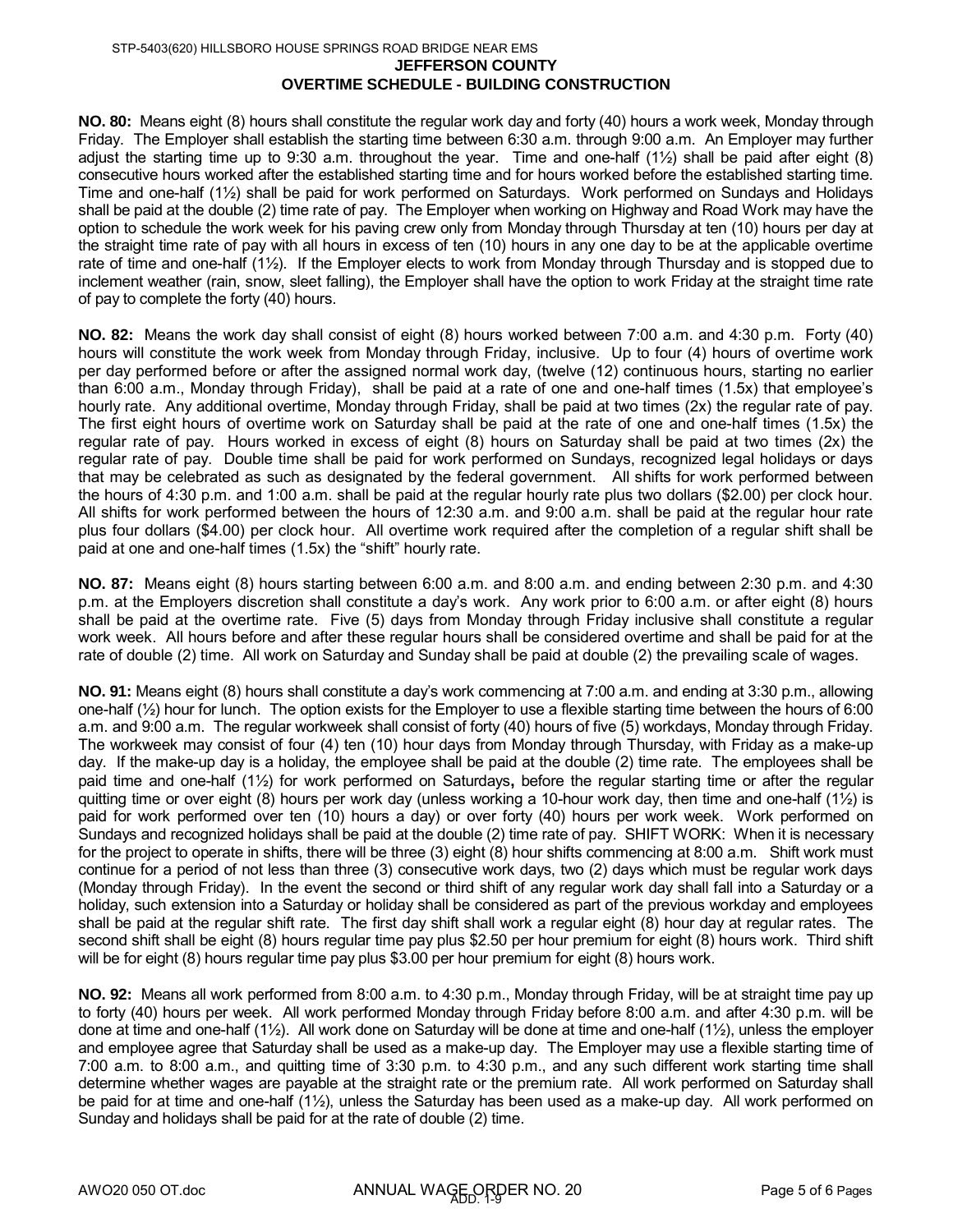#### **OVERTIME SCHEDULE - BUILDING CONSTRUCTION**

**NO. 104:** Means eight (8) hours per day shall constitute a standard work day between the hours of 6:00 a.m. and 8:00 p.m. The standard work week shall be forty (40) hours between 6:00 a.m. on Monday and ending 8:00 p.m. on Friday. An overtime rate of time and one-half (1½) the base hourly rate shall be paid on all hours in excess of eight (8) hours in a day Monday through Friday. Saturdays shall be considered overtime and work done on Saturday shall be paid at time and one-half (1½) the prevailing scale. Sundays and holidays shall be considered overtime and work done on these days shall be paid at double (2) the prevailing scale.

**NO. 116:** Means the standard work day shall consist of eight (8) hours of work between the hours of 8:00 a.m. and 4:30 p.m. The standard work week shall consist of five standard work days commencing on Monday and ending on Friday inclusive. All time worked before and after the established eight (8) hour work day, Monday through Friday, and all time worked on Saturdays, shall be paid for at the rate of time & one-half (1½) the hourly base wage rate in effect. All time worked on Sundays and recognized holidays shall be paid for at the rate of double (2) the hourly base wage rate in effect.

**NO. 126:** Means eight (8) hours per day shall constitute a day's work and forty (40) hours per week, Monday through Friday, shall constitute a week's work. The regular starting time shall be 8:00 a.m. If a second or third shift is used, the regular starting time of the second shift shall be 4:30 p.m. and the regular starting period for the third shift shall be 12:30 a.m. These times may be adjusted by the employer. The day shift shall work a regular eight (8) hours shift as outlined above. Employees working a second shift shall receive an additional \$0.25 above the regular hourly rate and perform seven and one-half (7½) hours work for eight (8) hours pay. Third shift employees shall be paid an additional \$0.50 above the regular hourly rate and work seven (7) hours for eight (8) hours pay. When circumstances warrant, the Employer may change the regular workweek to four (4) ten-hour days at the regular time rate of pay. All time worked before and after the established workday of eight (8) hours, Monday through Friday, and all time worked on Saturday shall be paid at the rate of time and one-half  $(1/2)$  except in cases where work is part of an employee's regular Friday shift. All time worked on Sunday and recognized holidays shall be paid at the double (2) time rate of pay except in cases where work is part of an employee's previous day's shift. For all overtime hours worked \$25.77 of the fringe benefits portion of the prevailing wage shall be paid at the same overtime rate at which the cash portion of the prevailing wage is to be paid. The remaining \$1.24 of the fringe benefit portion of the prevailing wage may be paid at straight time.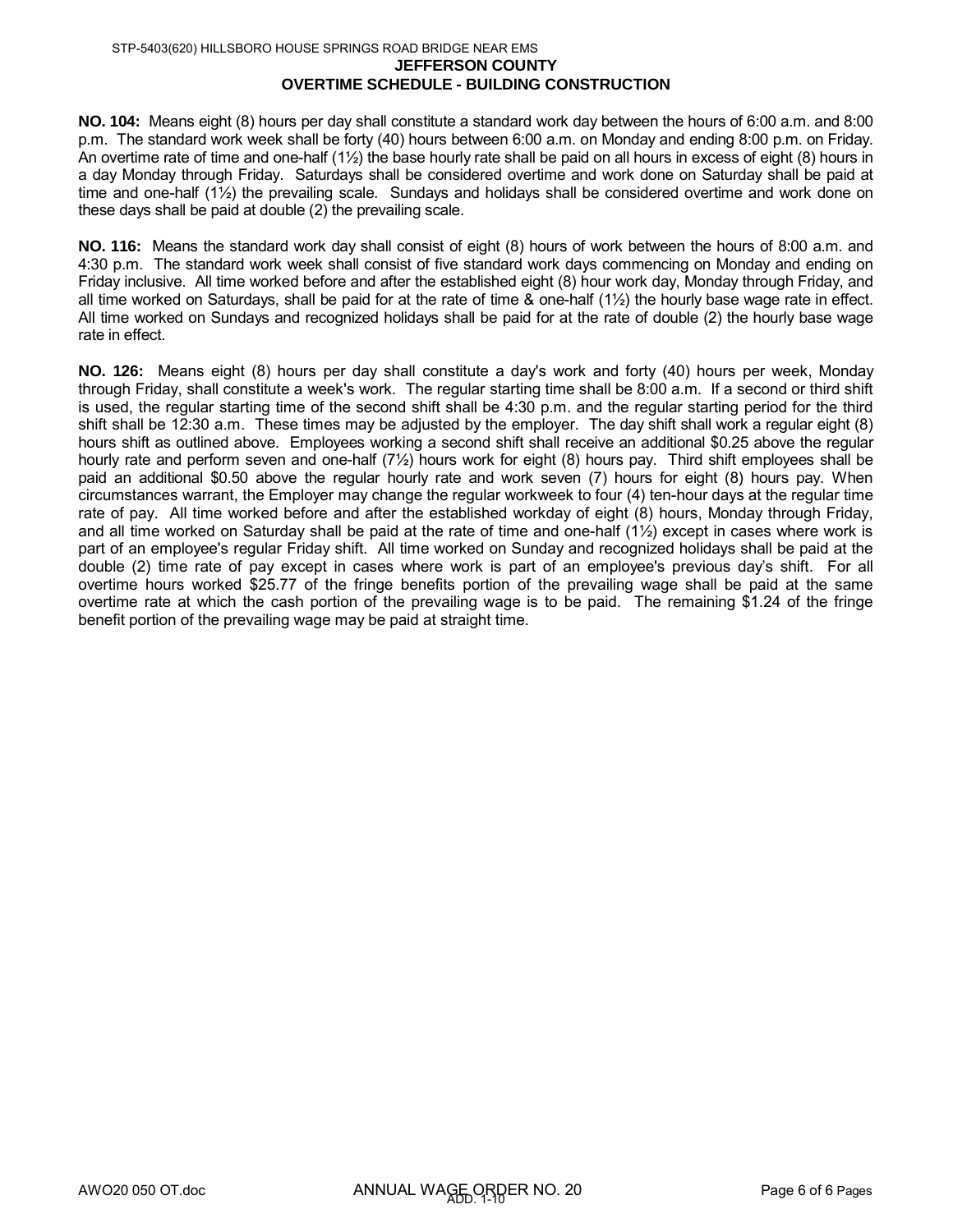#### **JEFFERSON COUNTY HOLIDAY SCHEDULE – BUILDING CONSTRUCTION** STP-5403(620) HILLSBORO HOUSE SPRINGS ROAD BRIDGE NEAR EMS

**NO. 3:** All work done on New Year's Day, Memorial Day, Independence Day, Labor Day, Veteran's Day (November 11), Thanksgiving Day, and Christmas Day shall be compensated at the double (2) time rate of pay. When any of these holidays fall on a Sunday, the following Monday shall be observed. No work shall be performed on the days set forth except in cases of emergencies to protect life or property.

**NO. 5:** All work that shall be done on New Year's Day, Memorial Day, Fourth of July, Labor Day, Veteran's Day, Thanksgiving Day, and Christmas Day shall be paid at the double (2) time rate of pay.

**NO. 6:** The following days are recognized as holidays: New Year's Day, Memorial Day, Fourth of July, Labor Day, Veterans Day, Thanksgiving Day, Christmas Day and any additional holidays which may be mutually agreed upon. Whenever any such holiday falls on a Sunday, the following Monday shall be recognized and observed as the holiday. Work performed on Sundays and holidays shall be paid at the double time rate of pay. No work shall be performed on Labor Day.

**NO. 7:** The following days are assigned days and are recognized as holidays: New Year's Day, Memorial Day, Independence Day, Labor Day, Veteran's Day, Thanksgiving Day, and Christmas Day. If a holiday falls on a Sunday, it shall be observed on the following Monday. If a holiday falls on a Saturday, it shall be observed on the preceding Friday. No work shall be performed on Labor Day except in case of jeopardy to work under construction. This is applied to protect Labor Day. When a holiday falls during the normal workweek, Monday through Friday, it shall be counted as eight (8) hours toward the forty (40) hour week. However, no reimbursement for these eight (8) hours is to be paid to the workman unless worked. If workman are required to work the above enumerated holidays or days observed as such, or on Sunday, they shall receive double (2) the regular rate of pay for such work.

**NO. 8:** All work performed on New Year's Day, Memorial Day, Independence Day, Labor Day, Veteran's Day, Thanksgiving Day, and Christmas Day, or the days observed in lieu of these holidays, shall be paid at the double time rate of pay.

**NO. 12:** All work done on New Year's Day, Decoration Day, Independence Day, Veteran's Day, Thanksgiving Day and Christmas Day shall be paid at the double time rate of pay. Should any of these days fall on Sunday, then the following day shall be observed as the holiday. Under no circumstances shall employees be permitted to work on Labor Day.

**NO. 18:** All work done on New Year's Day, Memorial Day, July 4th, Labor Day, Veteran's Day, Thanksgiving Day, the Friday following Thanksgiving and Christmas Day shall be paid at the double time rate of pay. When one of the above holidays falls on Sunday, the following Monday shall be considered the holiday, and when one of the above holidays falls on Saturday, the preceding Friday shall be considered the holiday, and all work performed on said day(s) shall be paid at the double time rate.

**NO. 25:** All work done on New Year's Day, Martin Luther King Day, Memorial Day, Independence Day, Labor Day, Veteran's Day, Thanksgiving Day, the day after Thanksgiving, Christmas Day, Presidential Election Day, or days locally observed as such, and Saturday and Sunday shall be recognized as holidays and shall be paid at the double (2) time rate of pay. If a named holiday falls on a Saturday, the holiday will be observed on the preceding Friday. When a named holiday falls on Sunday, the Monday after will be observed as the holiday. Appropriate overtime rates to be based on fifteen minute increments.

**NO. 26:** All work done on New Year's Day, Memorial Day, Fourth of July, Labor Day, Veteran's Day, Thanksgiving Day and Christmas Day shall be paid at the double time rate of pay. When a Holiday occurs on Saturday it shall not be observed on either the previous Friday or the following Monday. Such days shall be regular work days. If such a holiday occurs on Sunday it shall be observed on the following Monday.

**NO. 31:** All work done on New Year's Day, Presidents Day, Good Friday, Memorial Day, Fourth of July, Labor Day, Veteran's Day, Thanksgiving Day, Friday after Thanksgiving Day, Christmas Day, and Employee's Birthday shall be paid at the double time rate of pay. If a holiday falls on Sunday, the following Monday will be observed as the recognized holiday. If a holiday falls on Saturday, the preceding Friday will be observed as the recognized holiday.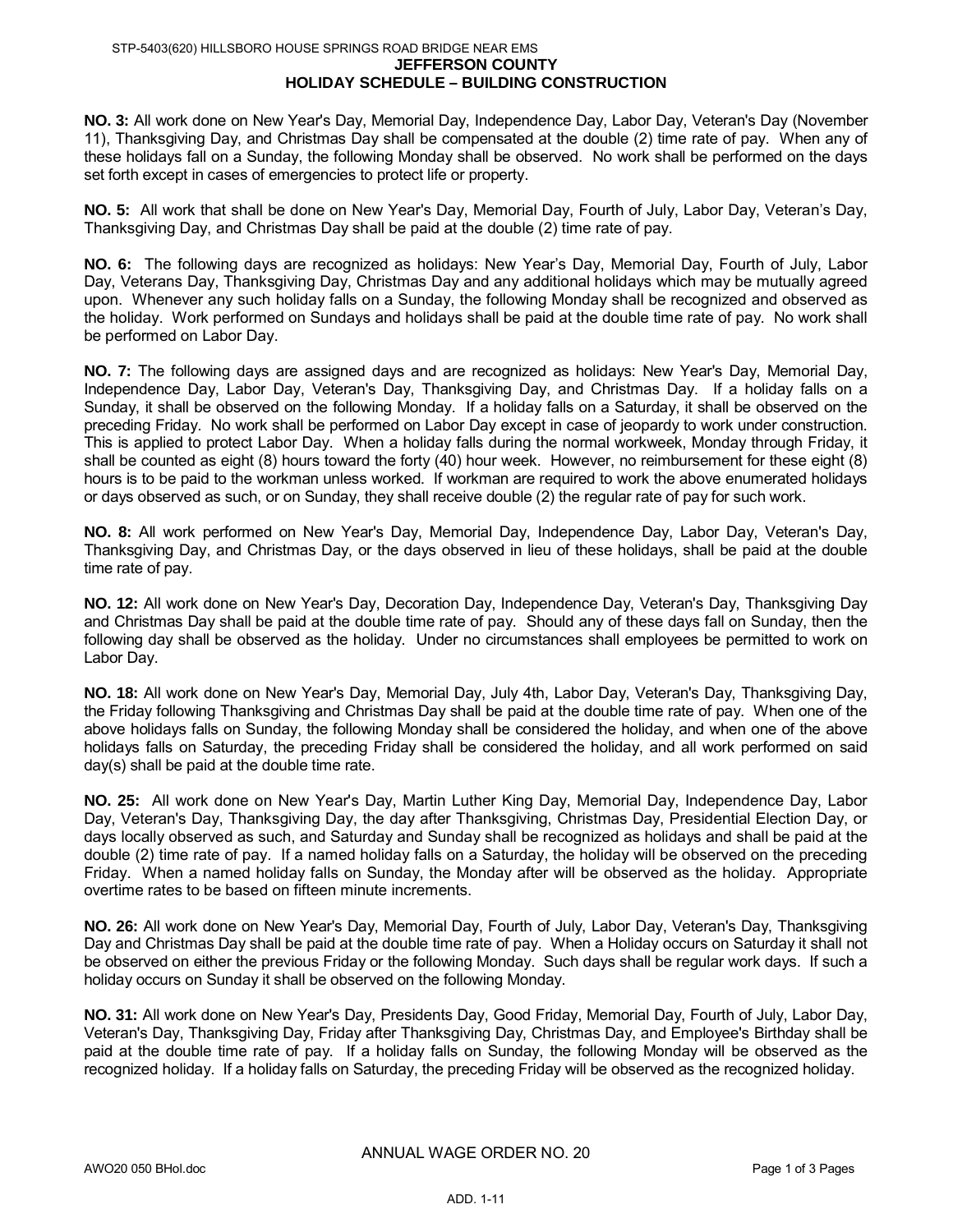#### **JEFFERSON COUNTY HOLIDAY SCHEDULE – BUILDING CONSTRUCTION** STP-5403(620) HILLSBORO HOUSE SPRINGS ROAD BRIDGE NEAR EMS

**NO. 36:** The following days are recognized as holidays: New Year's Day, Memorial Day, Independence Day, Labor Day, Thanksgiving Day and Christmas Day. If a holiday falls on a Sunday, it shall be observed on the following Monday. No work shall be performed on Labor Day except in case of jeopardy to work under construction. This rule is applied to protect Labor Day. When a holiday falls during the normal work week, Monday through Friday, it shall be counted as eight (8) hours toward the forty (40) hour week; however, no reimbursement for this eight (8) hours is to be paid the workman unless worked. An Employer working a four (4) day, ten (10) hour schedule may use Friday as a make-up day when an observed holiday occurs during the work week. Employees have the option to work that make-up day. If workmen are required to work the above enumerated holidays, or days observed as such, they shall receive double (2) the regular rate of pay for such work.

**NO. 41:** The following days shall be observed as legal holidays: New Year's Day, Memorial Day, Fourth of July, Labor Day, Veteran's Day, Thanksgiving Day and Christmas Day. No work shall be performed on the Fourth of July, Labor Day or Christmas Day. Any work performed on the above holidays shall be paid for at two (2) times the regular straight time rate of pay. When any of the above holidays fall on Sunday, the following Monday shall be observed as such holiday. If a holiday falls on Saturday, it shall not be considered to be observed on the previous Friday or following Monday. Such days shall be regular workdays.

**NO. 45:** All work performed on New Year's Day, Memorial Day, Independence Day, Labor Day, Veteran's Day, Thanksgiving Day, the day after Thanksgiving, the day before Christmas, and Christmas Day, shall be paid at the double time rate of pay.

**NO. 47:** The following holidays are recognized: New Year's Day, Memorial Day, Fourth of July, Labor Day, Veteran's Day, Thanksgiving Day, the day after Thanksgiving and Christmas Day. When a holiday listed above falls on Saturday, it shall be celebrated on the Friday preceding the holiday. When a holiday falls on Sunday, the following Monday shall be observed. Holidays referred to above shall be paid for at the double (2) time rate of pay when worked.

**NO. 51:** All time worked on Sundays and recognized holidays shall be paid for at the rate of double (2) the hourly base wage rate in effect. The Employer agrees to recognize the following holidays: New Year's Day, Memorial Day, Independence Day, Labor Day, Veteran's Day, Thanksgiving Day and Christmas Day. If the holiday falls on Sunday, it shall be recognized on the following Monday. If the holiday falls on a Saturday, it shall be recognized as a Saturday only holiday.

**NO. 54:** All work performed on New Year's Day, Memorial Day, Independence Day, Labor Day, Veteran's Day, Thanksgiving Day, the Friday after Thanksgiving Day, and Christmas Day shall be paid at the double (2) time rate of pay. When a holiday falls on Saturday, it shall be observed on Friday. When a holiday falls on Sunday, it shall be observed on Monday.

**NO. 55:** The following days are recognized as holidays: New Year's Day, Memorial Day, Independence Day, Labor Day, Thanksgiving Day and Christmas Day. If a holiday falls on a Sunday, it shall be observed on the following Monday. No work shall be performed on Labor Day except in case of jeopardy to work under construction. This rule is applied to protect Labor Day. When a holiday falls during the normal work week, Monday through Friday, it shall be counted as eight (8) hours toward the forty (40) hour week; however, no reimbursement for this eight (8) hours is to be paid the workmen unless worked. An Employer working a four (4) day, ten (10) hour schedule may use Friday as a make up day when an observed holiday occurs during the work week. Employees have the option to work that make up day. If workmen are required to work the above enumerated holidays, or days observed as such, they shall receive double (2) the regular rate of pay for such work.

**NO. 60:** All work performed on New Year's Day, Armistice Day (Veteran's Day), Decoration Day (Memorial Day), Independence Day (Fourth of July), Thanksgiving Day and Christmas Day shall be paid at the double time rate of pay. No work shall be performed on Labor Day except when triple (3) time is paid. When a holiday falls on Saturday, Friday will be observed as the holiday. When a holiday falls on Sunday, the following Monday shall be observed as the holiday.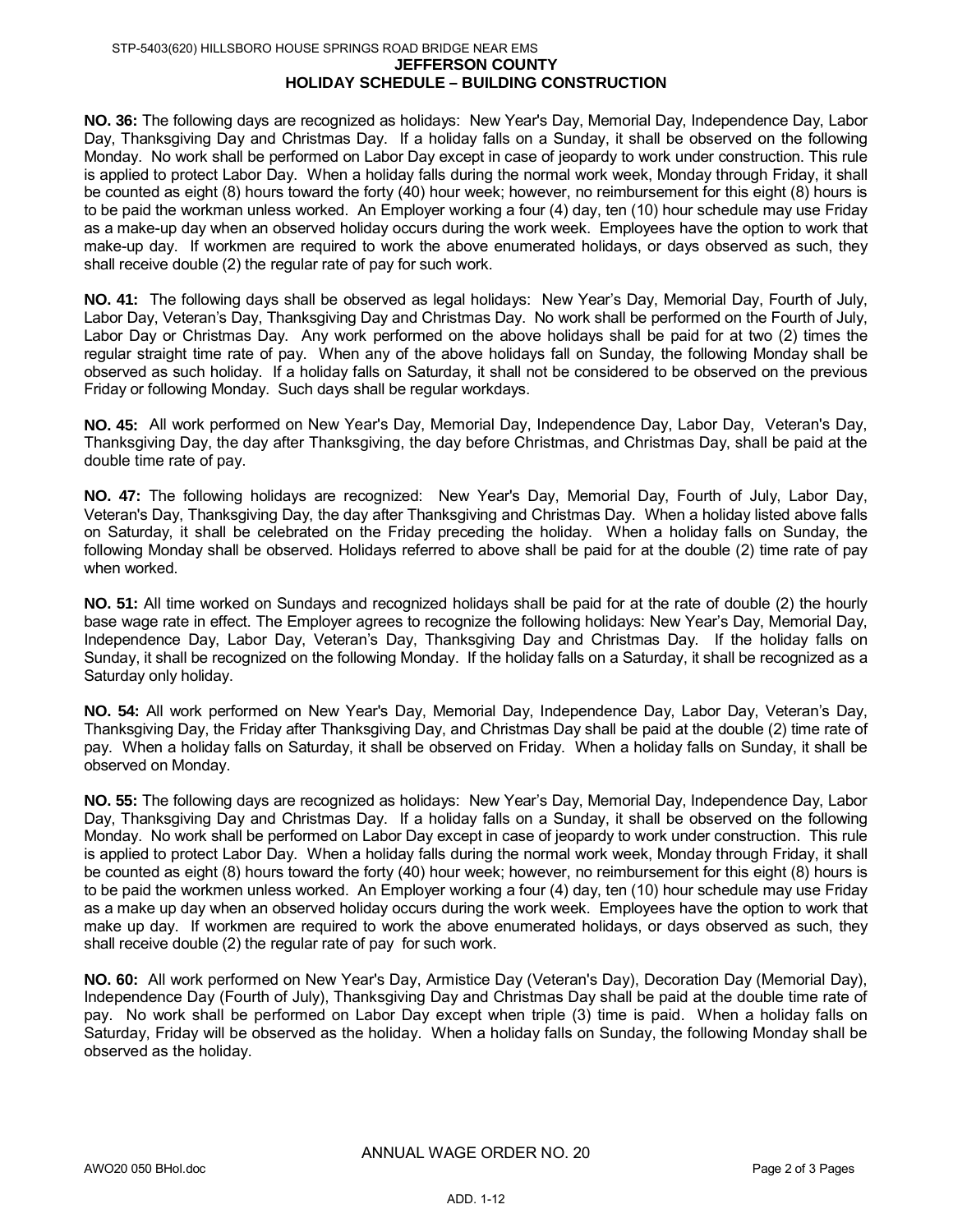#### **JEFFERSON COUNTY HOLIDAY SCHEDULE – BUILDING CONSTRUCTION** STP-5403(620) HILLSBORO HOUSE SPRINGS ROAD BRIDGE NEAR EMS

**NO. 66:** All work performed on Sundays and the following recognized holidays, or the days observed as such, of New Year's Day, Decoration Day, Fourth of July, Labor Day, Veteran's Day, Thanksgiving Day and Christmas Day, shall be paid at double (2) the hourly rate plus an amount equal to the hourly Total Indicated Fringe Benefits. Whenever any such holidays fall on a Sunday, the following Monday shall be observed as a holiday.

**NO. 69:** All work performed on New Year's Day, Memorial Day, July Fourth, Labor Day, Veteran's Day, Thanksgiving Day or Christmas Day shall be compensated at double (2) their straight-time hourly rate of pay. Friday after Thanksgiving and the day before Christmas are also holidays, however, if the employer chooses to work the normal work hours on these days, the employee will be paid at straight -time rate of pay. If a holiday falls on a Saturday, the holiday will be observed on Saturday; if a holiday falls on a Sunday, the holiday will be observed on the following Monday.

**NO. 71:** All work performed on the following recognized holidays, or days that may be celebrated as such, shall be paid at the double (2) time rate of pay: New Year's Day, Memorial Day, Independence Day, Labor Day, Veterans Day, Thanksgiving Day, Day after Thanksgiving and Christmas Day. If a holiday falls on Sunday, it shall be celebrated on Monday. If a holiday falls on Saturday, it shall be celebrated on the Friday proceeding such Saturday.

**NO. 73:** The following days are recognized as holidays: New Year's Day, Memorial Day, Fourth of July, Labor Day, Veteran's Day (or mutually agreed date of the Friday after Thanksgiving Day may be substituted for Veteran's Day), Thanksgiving Day and Christmas Day, or in the event that any of said Holidays falls on Sunday, then the day or days generally recognized as such. Any work performed anywhere on any of the aforesaid Holidays, or on the day or days recognized and observed as such, shall be paid for at double (2) time the regular hourly rate.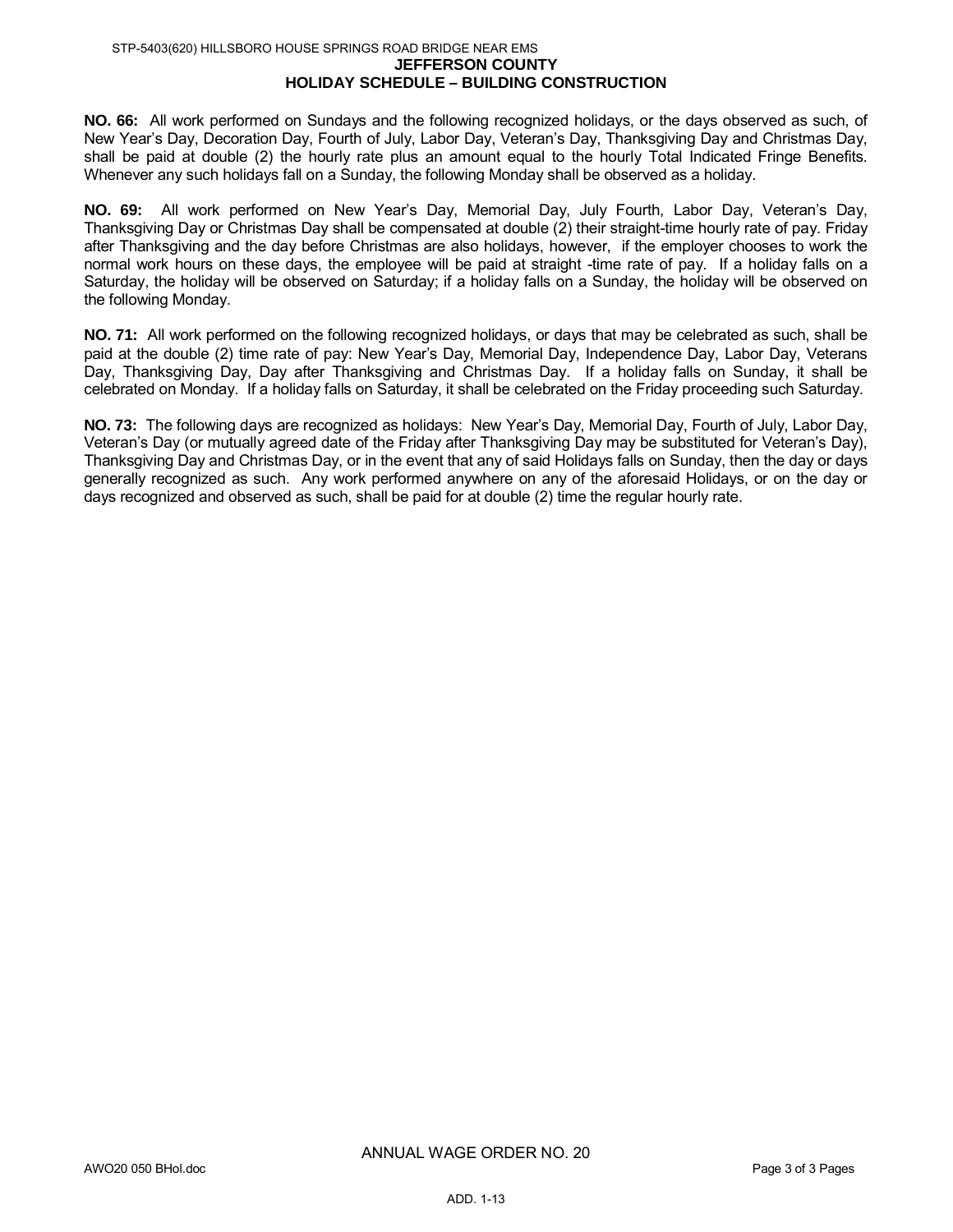| Heavy Construction Rates for |
|------------------------------|
| <b>JEFFERSON County</b>      |

|                                                 |           | Basic           | Over-           |                 |                              |
|-------------------------------------------------|-----------|-----------------|-----------------|-----------------|------------------------------|
| <b>OCCUPATIONAL TITLE</b>                       | * Date of | Hourly          | Time            | Holiday         | <b>Total Fringe Benefits</b> |
|                                                 | Increase  | Rates           | Schedule        | Schedule        |                              |
| Carpenter                                       |           | $\sqrt{$34.03}$ | 23              | 16              | \$13.90                      |
| Millwright                                      |           | \$34.03         | $\overline{23}$ | 16              | \$13.90                      |
| <b>Pile Driver</b>                              |           | \$34.03         | $\overline{23}$ | 16              | \$13.90                      |
|                                                 |           |                 |                 |                 |                              |
| Electrician (Outside-Line Construction\Lineman) |           | \$38.91         | 9               | 12              | $$5.00 + 37.5%$              |
| Lineman Operator                                |           | \$33.59         | $\overline{9}$  | 12              | $$5.00 + 37.5%$              |
| Lineman - Tree Trimmer                          |           | \$24.25         | 32              | 31              | $$5.00 + 23\%$               |
| Groundman                                       |           | \$25.97         | 9               | 12              | $$5.00 + 37.5\%$             |
| Groundman - Tree Trimmer                        |           | \$19.22         | 32              | $\overline{31}$ | $$5.00 + 23\%$               |
|                                                 |           |                 |                 |                 |                              |
| <b>Operating Engineer</b>                       |           |                 |                 |                 |                              |
| Group I                                         | 6/13      | \$30.51         | 10              | 9               | \$23.35                      |
| Group II                                        | 6/13      | \$30.51         | 10              | 9               | \$23.35                      |
| Group III                                       | 6/13      | \$29.21         | 10              | $\overline{9}$  | \$23.35                      |
| Group IV                                        | 6/13      | \$25.75         | 10              | 9               | \$23.35                      |
| Oiler-Driver                                    | 6/13      | \$26.21         | 10              | 9               | \$23.35                      |
|                                                 |           |                 |                 |                 |                              |
| <b>Cement Mason</b>                             | 6/13      | \$30.20         | 17              | 11              | \$15.36                      |
|                                                 |           |                 |                 |                 |                              |
| .aborer                                         |           |                 |                 |                 |                              |
| General Laborer                                 | 6/13      | \$28.01         | $\overline{2}$  | 4               | \$12.07                      |
| <b>Skilled Laborer</b>                          | 6/13      | \$28.61         | $\overline{2}$  | $\overline{4}$  | \$12.07                      |
|                                                 |           |                 |                 |                 |                              |
| <b>Truck Driver-Teamster</b>                    |           |                 |                 |                 |                              |
| Group I                                         |           | \$29.88         | 25              | 21              | \$10.90                      |
| Group II                                        |           | \$29.99         | 25              | 21              | \$10.90                      |
| Group III                                       |           | \$30.03         | $\overline{25}$ | 21              | \$10.90                      |
| Group $\overline{IV}$                           |           | \$30.10         | $\overline{25}$ | $\overline{21}$ | \$10.90                      |
| <b>Traffic Control Service Driver</b>           |           | \$28.775        | 26              | 25              | \$9.045                      |

Use Heavy Construction Rates on Highway and Heavy construction in accordance with the classifications of construction work established in 8 CSR 30-3.040(3).

Use Building Construction Rates on Building construction in accordance with the classifications of construction work established in 8 CSR 30-3.040(2).

If a worker is performing work on a heavy construction project within an occupational title that is not listed on the Heavy Construction Rate Sheet, use the rate for that occupational title as shown on the Building Construction Rate sheet.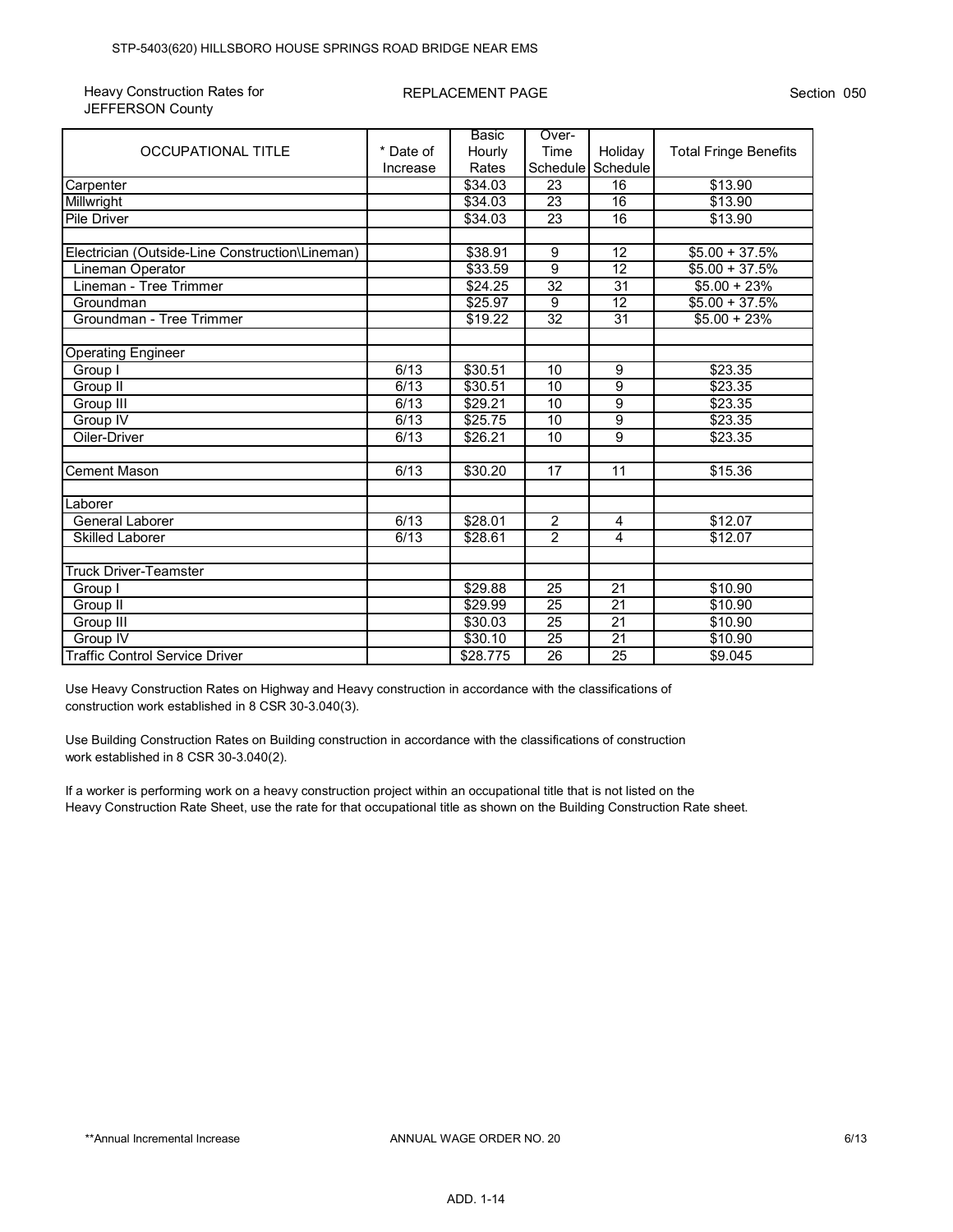#### **JEFFERSON COUNTY OVERTIME SCHEDULE – HEAVY CONSTRUCTION** STP-5403(620) HILLSBORO HOUSE SPRINGS ROAD BRIDGE NEAR EMS

**FED:** Minimum requirement per Fair Labor Standards Act means time and one-half (1 ½) shall be paid for all work in excess of forty (40) hours per work week.

**NO. 2:** Means a regular workweek shall be forty (40) hours and will start on Monday and end on Friday. The Employer shall have the option of working five 8-hour days or four 10-hour days Monday through Friday. If an Employer elects to work five 8-hour days during any workweek, hours worked more than eight (8) per day or 40 per week shall be paid at time and one-half the hourly rate Monday through Friday. If an Employer elects to work four 10-hour days in a week, work performed more than ten (10) hours per day or 40 hours per week shall be paid at time and one-half the hourly rate Monday through Friday. When working a five 8-hour day schedule and an Employer is prevented from working forty (40) hours Monday through Friday, or any part thereof, by reason of inclement weather, Saturday or any part thereof may be worked as a make-up day at the straight time rate. If an Employer is working a four 10-hour day schedule and loses a day due to inclement weather, he may work 10 hours Friday at straight time. All hours worked over the 40 hours Monday through Friday will be paid at 1 ½ overtime rate. A workday shift is to begin at the option of the Employer, between 6:00 a.m. and not later than 9:00 a.m. However, the project starting time may be advanced or delayed if required. If workmen are required to work the enumerated holidays or days observed as such or Sundays, they shall receive double (2) the regular rate of pay for such work. Overtime shall be computed at one-half (1/2) hour intervals. Shift: The Contractor may elect to work one, two or three shifts on any work. When operating on more than one shift, the shifts shall be known as the day shift, swing shift, and graveyard shift as such terms are recognized in the industry. When two shifts are worked on any operation, the shifts will consist of eight (8) or ten (10) hours exclusive of lunchtime. When three shifts are worked the first day or day shift will consist of eight (8) hours exclusive of lunchtime. The second or swing shift shall consist of seven and one-half (7 1/2) hours work for eight hours pay, exclusive of lunchtime, and the third or the graveyard shift shall consist of seven (7) hours work for eight (8) hours pay, exclusive of the lunchtime. All time in excess of normal shifts shall be considered overtime. Multiple shift (the two or three shift) operation will not be construed on the entire project if at any time it is deemed advisable and necessary for the Employer to multiple shift a specific operation. However, no shift shall be started between midnight and six a.m. except the graveyard shift on a three-shift operation, or except in an unusual or emergency situation. If an Employer starts a shift between midnight and 6 a.m. except the graveyard shift on a three-shift operation, he shall reimburse all employees for the entire shift at the double time rate. Completion of the second shift on a two-shift operation or completion of the graveyard shift on a threeshift operation that carries over into Saturday morning, shall be at the straight time rate. Overtime shall be computed at ½ hour intervals.

**NO. 9:** Eight (8) hours shall constitute a work day between the hours of 7:00 a.m. and 4:30 p.m. Forty (40) hours within five (5) days, Monday through Friday inclusive, shall constitute the work week. Work performed in the 9th and 10th hour, Monday through Friday, shall be paid at time and one-half  $(1\frac{1}{2})$  the regular straight time rate of pay. Contractor has the option to pay two (2) hours per day at the time and one-half (1½) the regular straight time rate of pay between the hours of 6:00 a.m. and 5:30 p.m., Monday through Friday. Worked performed in the first eight (8) hours on Saturday shall be paid at the rate of one and eight tenths (1.8) the regular straight time rate. Work performed outside these hours and on Sundays and recognized legal holidays, or days celebrated as such, shall be paid for at the rate of double (2) time.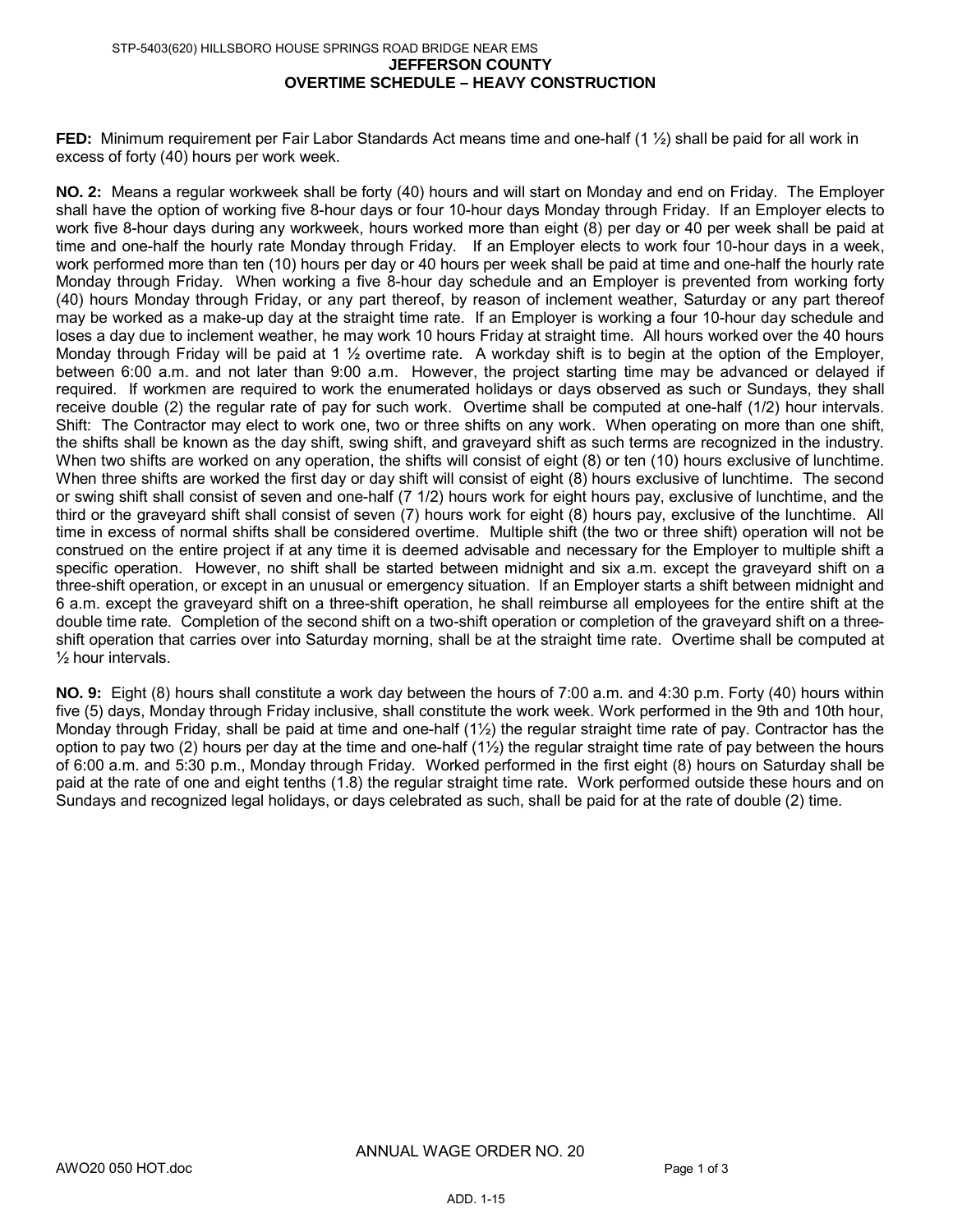#### **JEFFERSON COUNTY OVERTIME SCHEDULE – HEAVY CONSTRUCTION** STP-5403(620) HILLSBORO HOUSE SPRINGS ROAD BRIDGE NEAR EMS

**NO. 10:** Means the regular workday for which employees shall be compensated at straight time hourly rate of pay shall, unless otherwise provided for, begin at 8:00 a.m. and end at 4:30 p.m. The regular workweek shall consist of five (5) days, Monday through Friday, beginning at 8:00 a.m. and ending at 4:30 p.m. except as may be modified. The starting time may be either advanced or delayed one hour or two hours at the discretion of the Employer. The Employer may have the option to schedule his work week from Monday through Thursday at ten (10) hours per day at the straight time rate of pay with all hours in excess of ten (10) hours in any one day to be at the applicable overtime rate. If the Employer elects to work Monday through Thursday and is stopped due to inclement weather, holidays or other conditions beyond the control of the Employer, he shall have the option to work Friday at the straight time rate of pay to complete the forty (40) hour workweek. All necessary overtime and work performed on Saturday, shall be paid at time and one-half  $(1\frac{1}{2})$  the hourly rate, plus an amount equal to one-half  $(1\frac{1}{2})$  of the hourly Total Indicated Fringe Benefits. All work performed on Sundays and recognized holidays shall be paid at double (2) the hourly rate, plus an amount equal to the hourly Total Indicated Fringe Benefits. Shifts may be established when considered necessary by the Employer. Shift hours and rates will be as follows. If shifts are established, work on the First Shift will begin between 6:00 a.m. and 9:00 a.m. and consist of eight (8) hours of work plus one-half hour unpaid lunch. Hours worked during the first shift will be paid at the straight time rate of pay. The second shift shall start eight hours after the start of the first shift and consist of eight (8) hours of work plus one-half hour unpaid lunch. Work on the second shift will begin between 2:00 p.m. and 5:00 p.m. and be paid the straight time rate plus \$2.50 per hour. The third shift shall start eight hours after the start of the second shift and consist of eight (8) hours plus one-half hour unpaid lunch. Work on the third shift will begin between 10:00 p.m. and 1:00 a.m. and be paid the straight time rate plus \$3.50 per hour. The additional amounts that are to be paid are only applicable when working shifts. Shifts that begin on Saturday morning through those shifts which end on Sunday morning will be paid at time and one-half these rates. Shifts that begin on Sunday morning through those shifts which end on Monday morning will be paid at double time these rates.

**NO. 17:** Means eight (8) hours shall constitute the regular work day and forty (40) hours a work week, Monday through Friday. The Employer shall establish the starting time between 6:30 a.m. through 9:00 a.m. An Employer may further adjust the starting time up to 9:30 A.M. throughout the year. Time and one-half (1½) shall be paid after eight (8) consecutive hours worked after the established starting time and for hours worked before the established starting time. Time and one-half (1½) shall be paid for work performed on Saturdays. Work performed on Sundays and Holidays shall be paid at the double (2) time rate of pay. The Employer when working on Highway and Road Work may have the option to schedule the work week for his paving crew only from Monday through Thursday at ten (10) hours per day at the straight time rate of pay with all hours in excess of ten (10) hours in any one day to be at the applicable overtime rate of time and one-half (1½). If the Employer elects to work from Monday through Thursday and is stopped due to inclement weather (rain, snow, sleet falling), the Employer shall have the option to work Friday at the straight time rate of pay to complete the forty (40) hours.

**NO. 23:** Means the regular workweek shall start on Monday and end on Friday, except where the Employer elects to work Monday through Thursday, (10) hours per day. All work over ten (10) hours in a day or forty (40) hours in a week shall be at the overtime rate of one and one-half (1½) times the regular hourly rate. The regular workday shall be either eight (8) or ten (10) hours. If a job can't work forty (40) hours Monday through Friday because of inclement weather or other conditions beyond the control of the Employer, Friday or Saturday may be worked as a make-up day at straight time (if working 4-10's). Saturday may be worked as a make-up day at straight time (if working 5-8's). An Employer, who is working a four (4) ten (10) hour day work schedule may use Friday as a make-up day when a workday is lost due to a holiday. A workday is to begin at the option of the Employer but not later than 11:00 a.m. except when inclement weather, requirements of the owner or other conditions beyond the reasonable control of the Employer prevent work. Except as worked as a make-up day, time on Saturday shall be worked at one and one-half (1½) times the regular rate. Work performed on Sunday shall be paid at two (2) times the regular rate. Work performed on recognized holidays or days observed as such, shall also be paid at the double (2) time rate of pay.

**NO. 25:** Means a regular work week of forty (40) hours, starting on Monday and ending on Friday. The regular work day shall be either eight (8) or ten (10) hours. If a crew is prevented from working forty (40) hours Monday through Friday, or any part thereof by reason of inclement weather, Saturday or any part thereof maybe worked as a make-up day at the straight time rate. Employees who are part of a regular crew on a make-up day, notwithstanding the fact that they may not have been employed the entire week, shall work Saturday at the straight time rate. A work day is to begin between 6:00 a.m. and 9:00 a.m. However, the project starting time maybe advanced or delayed if mutually agreed to by the interest parties. All hours worked on recognized holidays, or days observed as such, double (2) time shall be paid.

ANNUAL WAGE ORDER NO. 20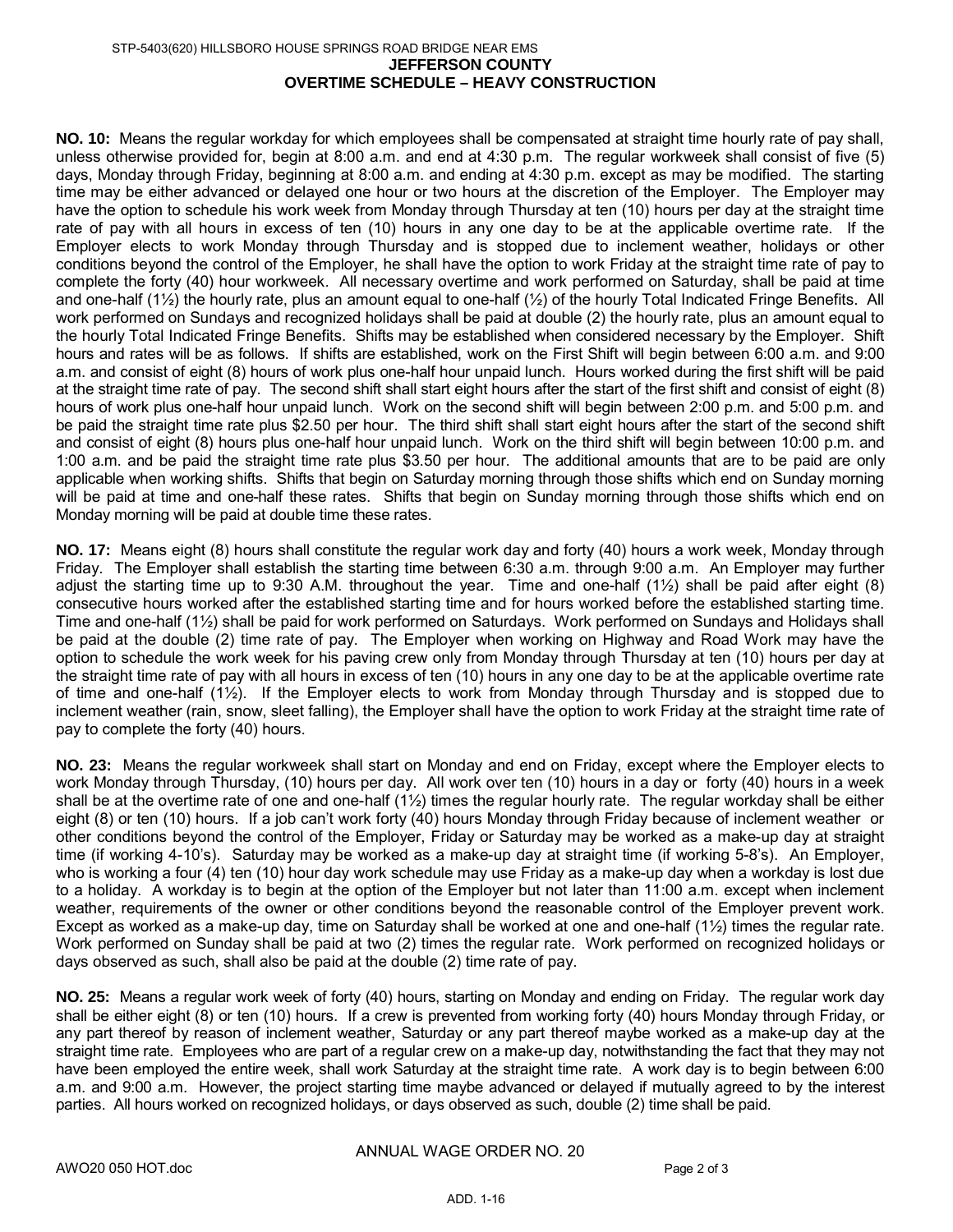#### **JEFFERSON COUNTY OVERTIME SCHEDULE – HEAVY CONSTRUCTION** STP-5403(620) HILLSBORO HOUSE SPRINGS ROAD BRIDGE NEAR EMS

**NO. 26:** Means a regular work week of forty (40) hours will start on Monday and end on Friday. The regular work day shall be either eight (8) or ten (10) hours. If a crew is prevented from working forty (40) hours Monday through Friday, or any part thereof by reason of inclement weather, Saturday or any part thereof may be worked as a make-up day at the straight time rate. Employees who are part of a regular crew on a make-up day, notwithstanding the fact that they may not have been employed the entire week, shall work Saturday at the straight time rate. A workday is to begin between 6:00 a.m. and 9:00 a.m. However, the project starting time may be advanced or delayed if mutually agreed to by the interest parties. For all time worked on recognized holidays, or days observed as such, double (2) time shall be paid.

**No. 32:** Means the overtime rate shall be time and one-half the regular rate for work over forty (40) hours per week. Sundays and Holidays shall be paid at double the straight time rate.